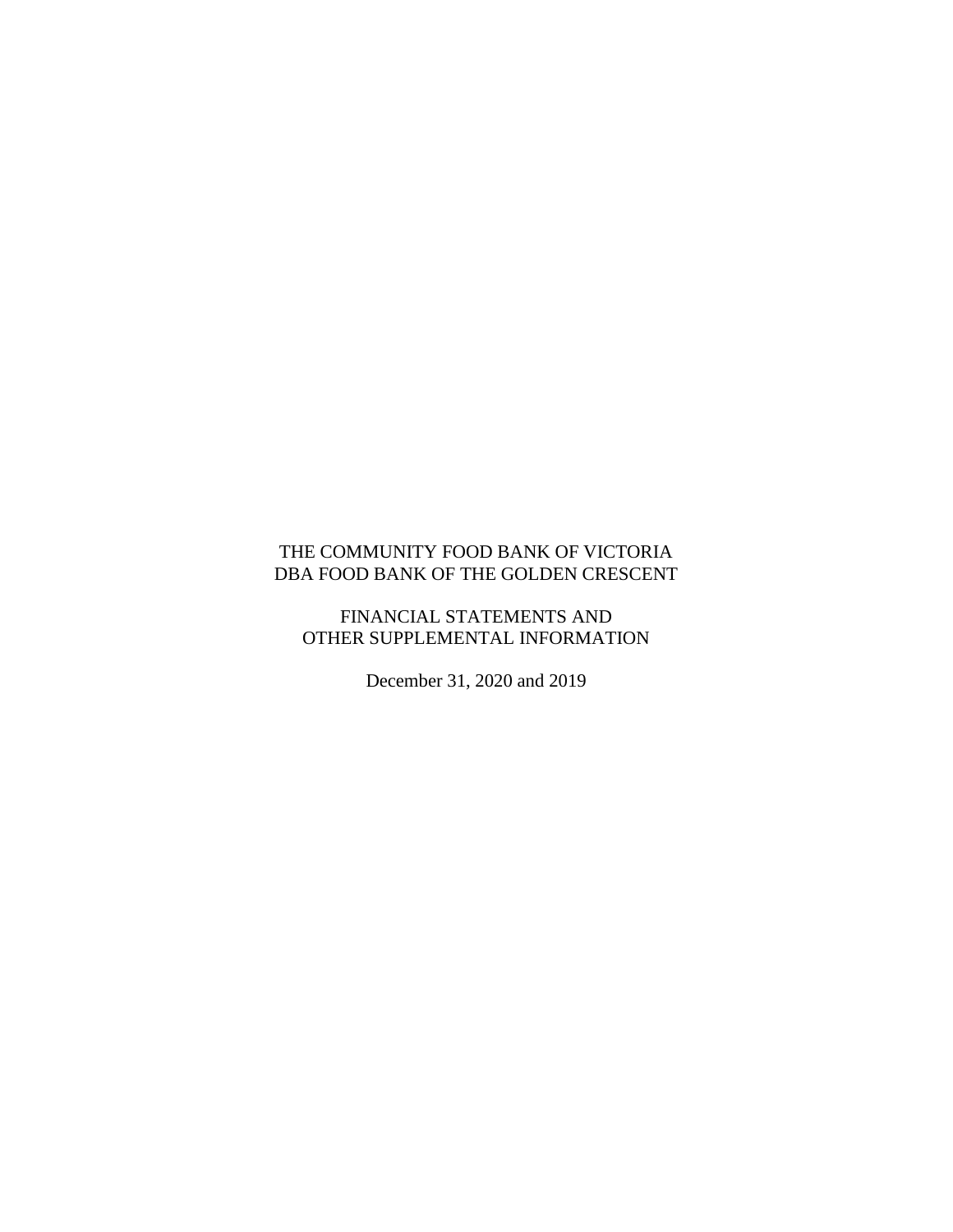# THE COMMUNITY FOOD BANK OF VICTORIA DBA FOOD BANK OF THE GOLDEN CRESCENT

# TABLE OF CONTENTS

|                                                                 | Pages     |
|-----------------------------------------------------------------|-----------|
| <b>INDEPENDENT AUDITORS' REPORT</b>                             | $1 - 2$   |
| FINANCIAL STATEMENTS:                                           |           |
| <b>Statements of Financial Position</b>                         | 3         |
| <b>Statements of Activities</b>                                 | $4 - 5$   |
| <b>Statements of Functional Expenses</b>                        | $6 - 7$   |
| <b>Statements of Cash Flows</b>                                 | 8         |
| Notes to the Financial Statements                               | $9 - 23$  |
| SINGLE AUDIT ACT COMPLIANCE:                                    |           |
| Schedule of Expenditures of Federal Awards                      | 24        |
| Notes to the Schedule of Expenditures of Federal Awards         | 25        |
| Independent Auditors' Report on Internal Control over Financial |           |
| Reporting and on Compliance and Other Matters Based on          |           |
| an Audit of Financial Statements Performed in Accordance        |           |
| with Government Auditing Standards                              | $26 - 27$ |
| Independent Auditors' Report on Compliance for each Major       |           |
| Program and on Internal Control over Compliance Required        |           |
| by the Uniform Guidance                                         | $28 - 29$ |
| Schedule of Findings and Questioned Costs                       | 30        |
| Schedule of Prior Year Findings and Questioned Costs            | 31        |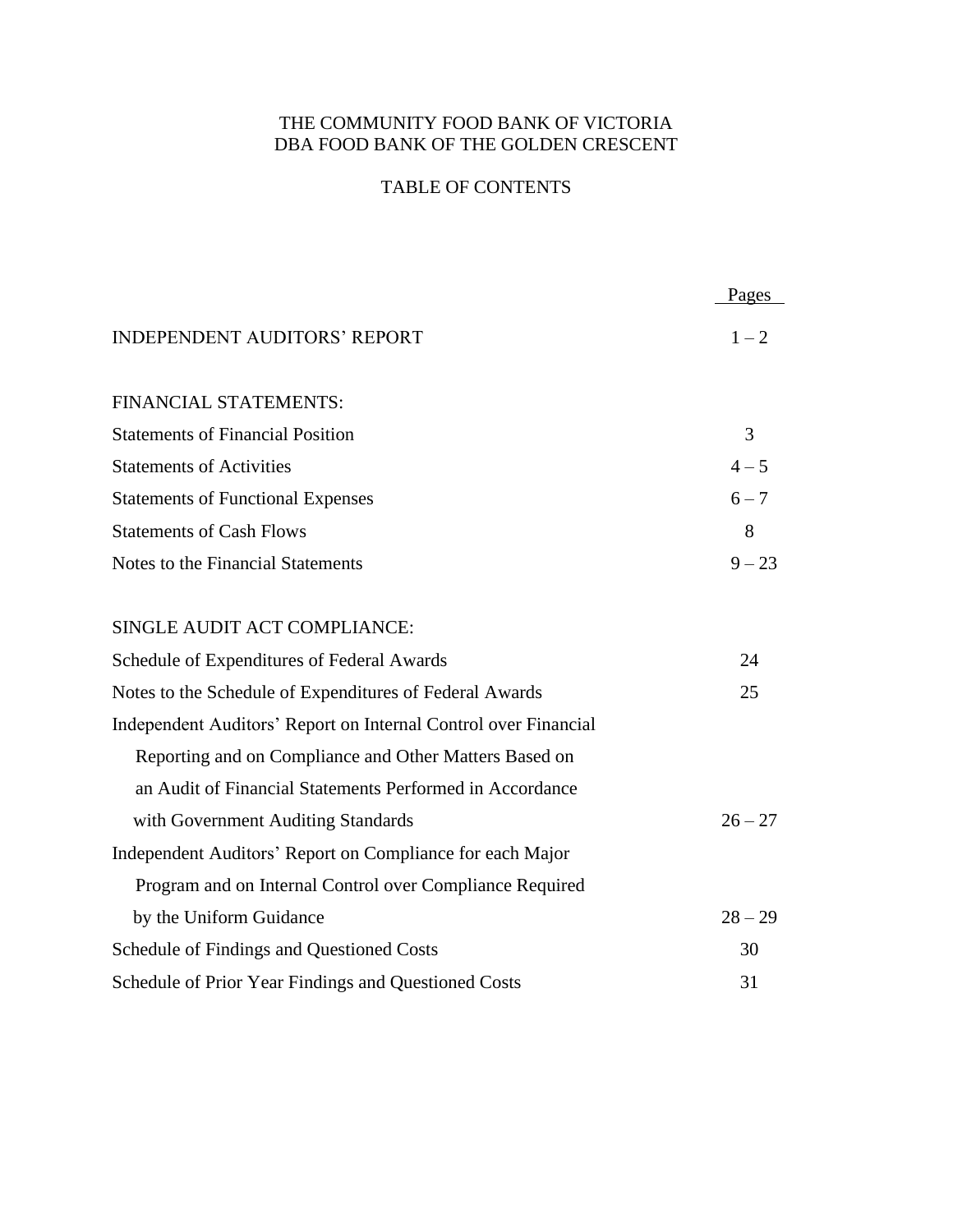

A Public Accounting Firm

5430 Holly Road, Suite 1 Corpus Christi, Texas 78411 Phone 361-991-1650 Fax 361-991-1655

# INDEPENDENT AUDITORS' REPORT

To the Board of Directors The Community Food Bank of Victoria dba Food Bank of the Golden Crescent Victoria, Texas

#### **Report on the Financial Statements**

We have audited the accompanying financial statements of the Community Food Bank of Victoria (the Food Bank), which comprise the statements of financial position as of December 31, 2020 and 2019, and the related statements of activities, functional expenses, and cash flows for the years then ended, and the related notes to the financial statements.

#### **Management's Responsibility for the Financial Statements**

Management is responsible for the preparation and fair presentation of these financial statements in accordance with accounting principles generally accepted in the United States of America; this includes the design, implementation, and maintenance of internal control relevant to the preparation and fair presentation of financial statements that are free from material misstatement, whether due to fraud or error.

#### **Auditor's Responsibility**

Our responsibility is to express an opinion on these financial statements based on our audits. We conducted our audits in accordance with auditing standards generally accepted in the United States of America and the standards applicable to financial audits contained in *Government Auditing Standards*, issued by the Comptroller General of the United States. Those standards require that we plan and perform the audits to obtain reasonable assurance about whether the financial statements are free from material misstatement.

An audit involves performing procedures to obtain audit evidence about the amounts and disclosures in the financial statements. The procedures selected depend on the auditor's judgment, including the assessment of the risks of material misstatement of the financial statements, whether due to fraud or error. In making those risk assessments, the auditor considers internal control relevant to the entity's preparation and fair presentation of the financial statements in order to design audit procedures that are appropriate in the circumstances, but not for the purpose of expressing an opinion on the effectiveness of the entity's internal control. Accordingly, we express no such opinion. An audit also includes evaluating the appropriateness of accounting policies used and the reasonableness of significant accounting estimates made by management, as well as evaluating the overall presentation of the financial statements.

We believe that the audit evidence we have obtained is sufficient and appropriate to provide a basis for our audit opinion.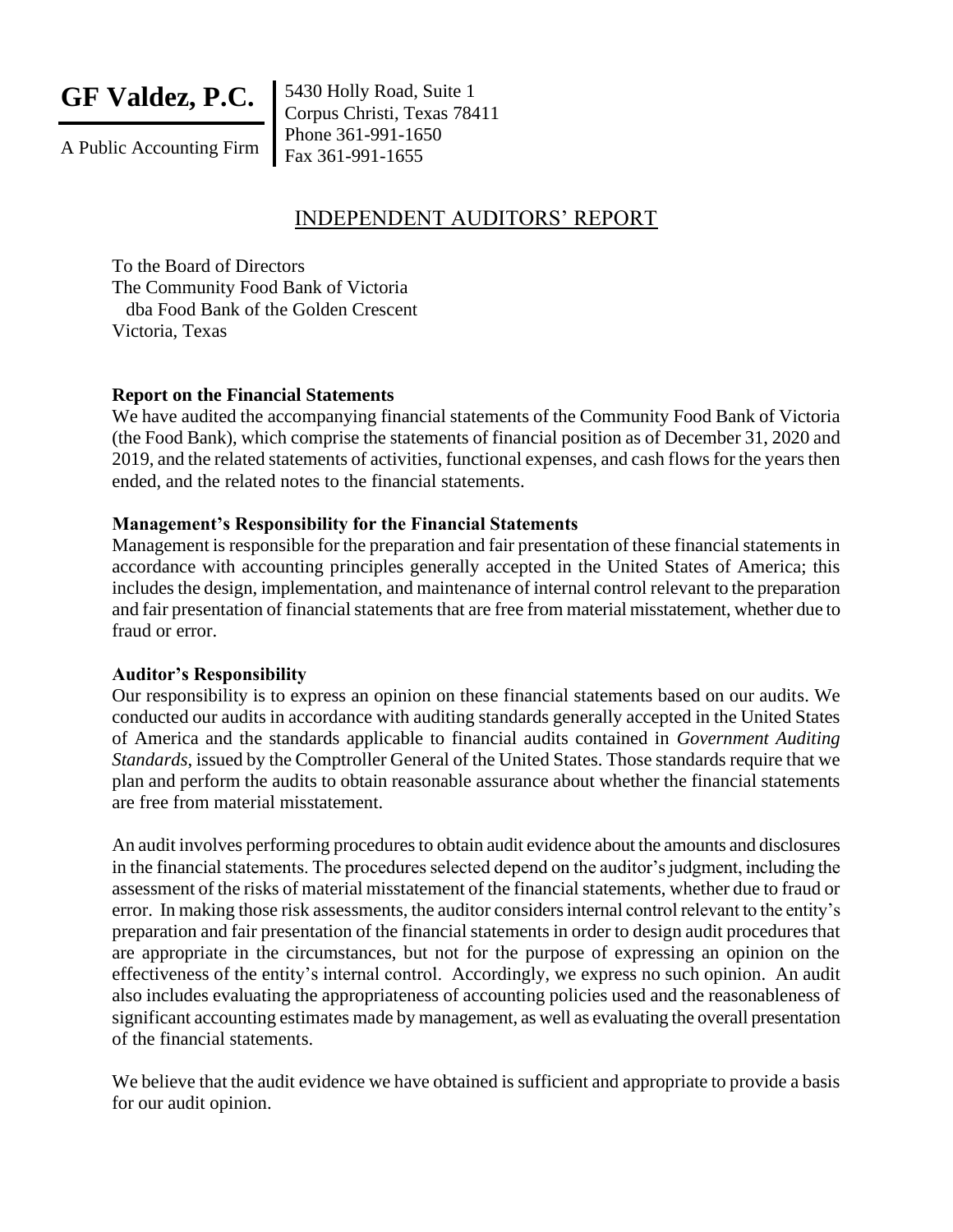

A Public Accounting Firm Fax 361-991-1655 5430 Holly Road, Suite 1 Corpus Christi, Texas 78411 Phone 361-991-1650

### **Opinion**

In our opinion, the financial statements referred to above present fairly, in all material respects, the financial position of the Food Bank as of December 31, 2020 and 2019, and the changes in its net assets and its cash flows for the years then ended in accordance with accounting principles generally accepted in the United States of America.

### **Other Matters**

#### *Other Information*

Our audit was conducted for the purpose of forming an opinion on the financial statements as a whole. The accompanying schedule of expenditures of federal awards, as required by Title 2 U.S. *Code of Federal Regulations* (CFR) Part 200, *Uniform Administrative Requirements, Cost Principles, and Audit Requirements for Federal Awards*, is presented for purposes of additional analysis and is not a required part of the financial statements. Such information is the responsibility of management and was derived from and relates directly to the underlying accounting and other records used to prepare the financial statements. The information has been subjected to the auditing procedures applied in the audits of the financial statements and certain additional procedures, including comparing and reconciling such information directly to the underlying accounting and other records used to prepare the financial statements or to the financial statements themselves, and other additional procedures in accordance with auditing standards generally accepted in the United States of America. In our opinion, the information is fairly stated, in all material respects, in relation to the financial statements as a whole.

### **Other Reporting Required by** *Government Auditing Standards*

In accordance with *Government Auditing Standards*, we have also issued our report dated June 18, 2021, on our consideration of the Community Food Bank of Victoria's internal control over financial reporting and on our tests of its compliance with certain provisions of laws, regulations, contracts, and grant agreements and other matters. The purpose of that report is to describe the scope of our testing of internal control over financial reporting and compliance and the results of that testing, and not to provide an opinion on internal control over financial reporting or on compliance. That report is an integral part of an audit performed in accordance with *Government Auditing Standards* in considering the Community Food Bank of Victoria's internal control over financial reporting and compliance.

pd Valdeg, P.C.

June 18, 2021 Corpus Christi, Texas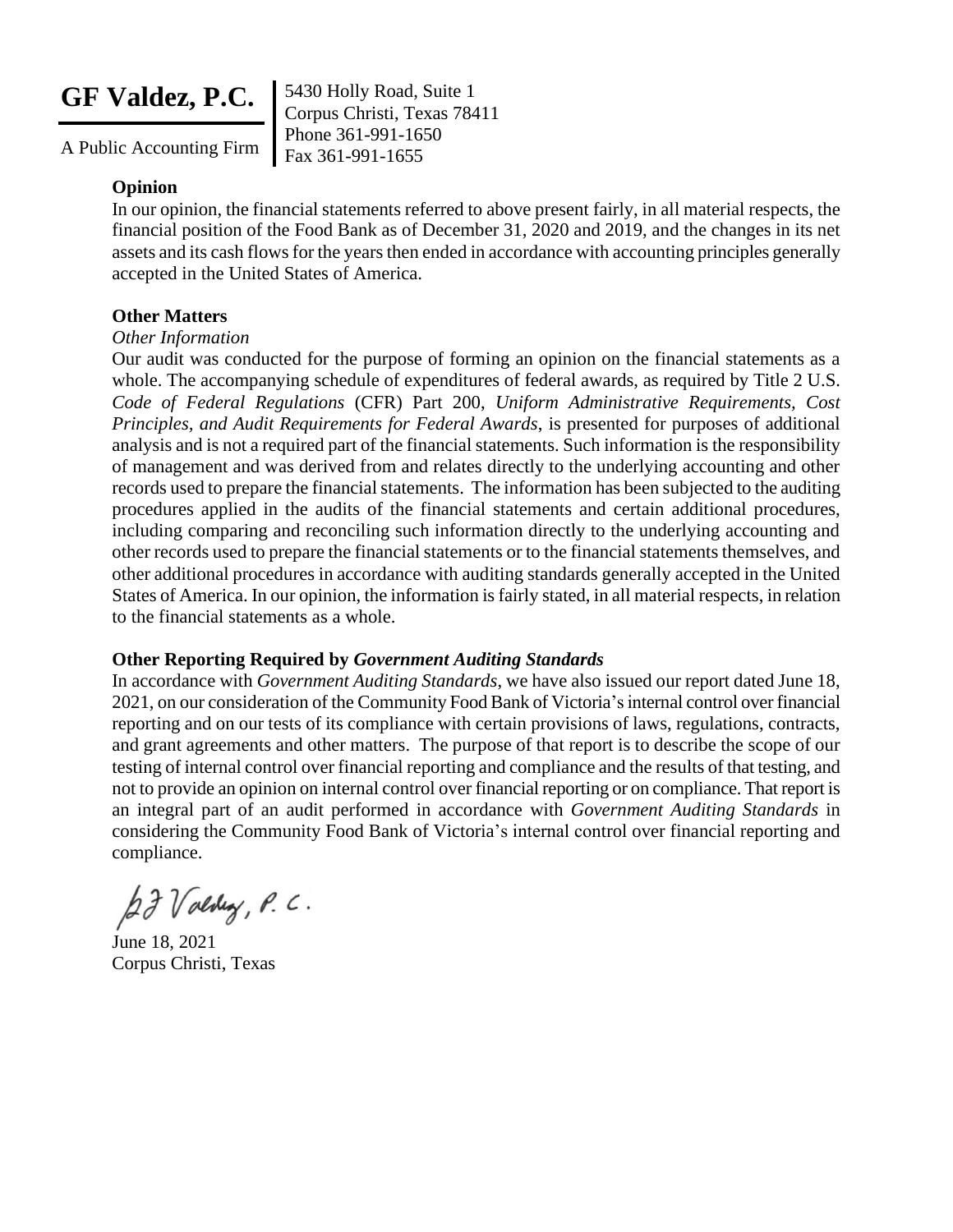# DBA FOOD BANK OF THE GOLDEN CRESCENT STATEMENT OF FINANCIAL POSITION December 31, 2020 THE COMMUNITY FOOD BANK OF VICTORIA

|                                                       | 2020            | 2019            |
|-------------------------------------------------------|-----------------|-----------------|
| <b>ASSETS</b>                                         |                 |                 |
| <b>Current Assets</b>                                 |                 |                 |
| Cash and cash equivalents                             | \$<br>1,432,901 | \$<br>377,647   |
| Investments                                           | 3,178,231       | 404,074         |
| Accounts receivable - government grants and contracts | 252,953         | 183,771         |
| Accounts receivable - agencies                        | 25,924          | 13,920          |
| Donated food inventory, net of salvage                | 1,126,910       | 636,820         |
| <b>Total Current Assets</b>                           | 6,016,919       | 1,616,232       |
| Property and equipment, net                           |                 |                 |
| of accumulated depreciation                           | 3,126,630       | 2,703,838       |
| <b>Total Assets</b>                                   | 9,143,549<br>S  | 4,320,070       |
| <b>LIABILITIES AND NET ASSETS</b>                     |                 |                 |
| Liabilities                                           |                 |                 |
| Accounts payable                                      | \$<br>11,460    | \$<br>5,131     |
| Deferred revenue                                      | 17,723          | 14,777          |
| Accrued expenses                                      | 4,601           |                 |
| <b>Total Current Liabilities</b>                      | 33,784          | 19,908          |
| Notes payable - Paycheck Protection Program           | 209,400         |                 |
| <b>Total Liabilities</b>                              | 243,184         | 19,908          |
| Net Assets                                            |                 |                 |
| without donor restrictions                            | 6,987,931       | 3,569,167       |
| with donor restrictions                               | 1,912,434       | 730,995         |
| Total net assets                                      | 8,900,365       | 4,300,162       |
| <b>Total Liabilities and Net Assets</b>               | 9,143,549<br>\$ | 4,320,070<br>\$ |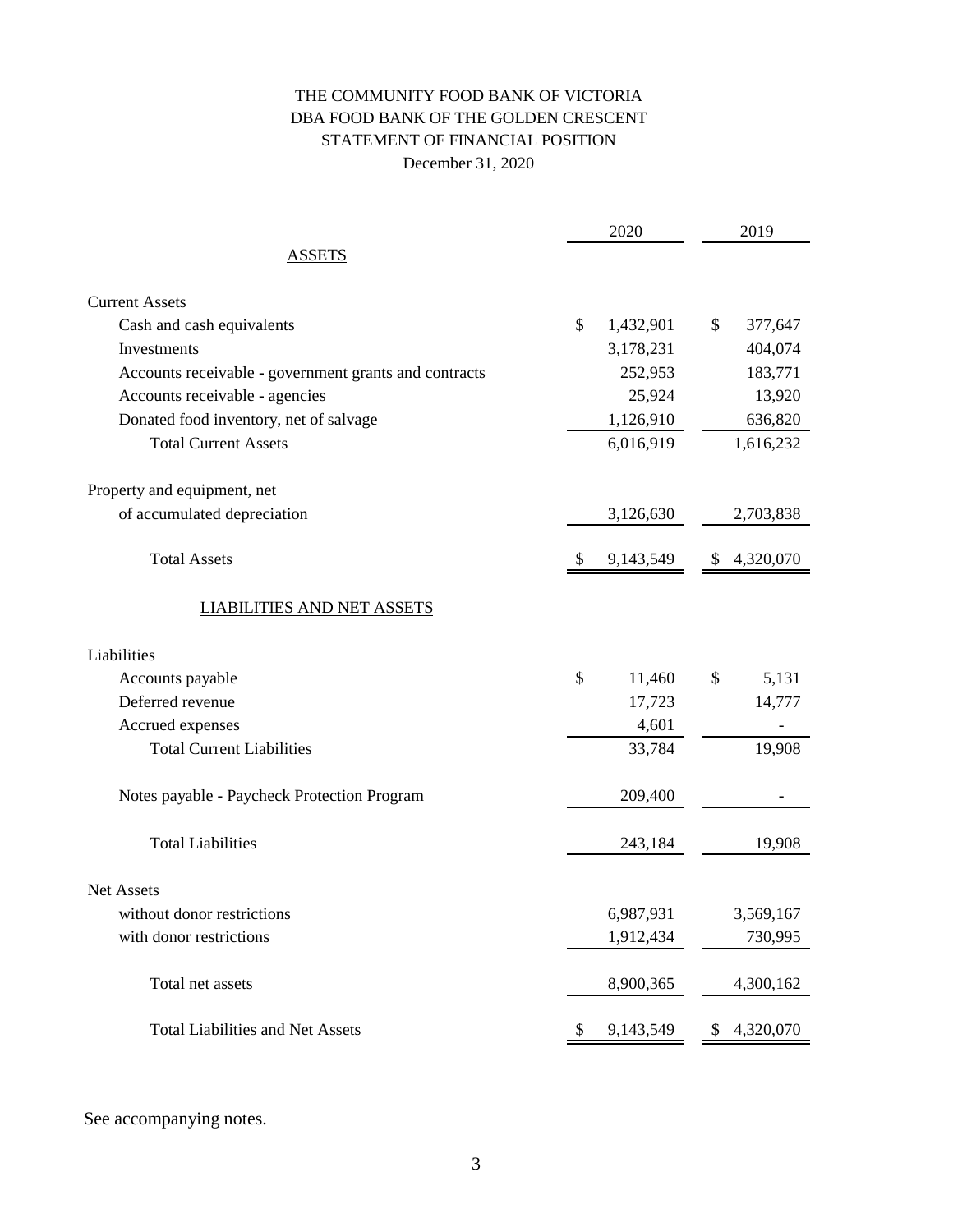### DBA FOOD BANK OF THE GOLDEN CRESCENT STATEMENT OF ACTIVITIES For the Year Ended December 31, 2020 THE COMMUNITY FOOD BANK OF VICTORIA

|                                         | <b>Without Donor</b><br>Restrictions |            | With Donor<br>Restrictions |             | Total           |
|-----------------------------------------|--------------------------------------|------------|----------------------------|-------------|-----------------|
|                                         |                                      |            |                            |             |                 |
| Revenues, gains and other support:      |                                      |            |                            |             |                 |
| Value of donated food inventory, net of | \$                                   | 8,095,457  | \$                         |             | \$<br>8,095,457 |
| food scrapped of \$358,736              |                                      |            |                            |             |                 |
| Contributions                           |                                      | 3,235,982  |                            | 3,261,018   | 6,497,000       |
| <b>USDA</b> donated commodities         |                                      |            |                            | 5,131,248   | 5,131,248       |
| Government grants and contracts         |                                      | 511,077    |                            |             | 511,077         |
| Program service fees                    |                                      | 416,943    |                            |             | 416,943         |
| Fundraising                             |                                      | 234,033    |                            |             | 234,033         |
| Unrealized gain on investments          |                                      | 27,415     |                            |             | 27,415          |
| Downtown farmers market                 |                                      | 14,555     |                            |             | 14,555          |
| Realized gain on sales of investments   |                                      | 9,017      |                            |             | 9,017           |
| Dividend and interest income            |                                      | 2,962      |                            |             | 2,962           |
| Net assets released from restrictions   |                                      | 7,210,827  |                            | (7,210,827) |                 |
| Total revenues, gains and other support |                                      | 19,758,268 |                            | 1,181,439   | 20,939,707      |
| Expenses:                               |                                      |            |                            |             |                 |
| Program expenses                        |                                      | 15,834,046 |                            |             | 15,834,046      |
| Administrative                          |                                      | 240,816    |                            |             | 240,816         |
| Fundraising                             |                                      | 264,642    |                            |             | 264,642         |
| Total expenses                          |                                      | 16,339,504 |                            |             | 16,339,504      |
| <b>Increase in Net Assets</b>           |                                      | 3,418,764  |                            | 1,181,439   | 4,600,203       |
| Net Assets, December 31, 2019           |                                      | 3,569,167  |                            | 730,995     | 4,300,162       |
| Net Assets, December 31, 2020           | \$                                   | 6,987,931  |                            | \$1,912,434 | \$<br>8,900,365 |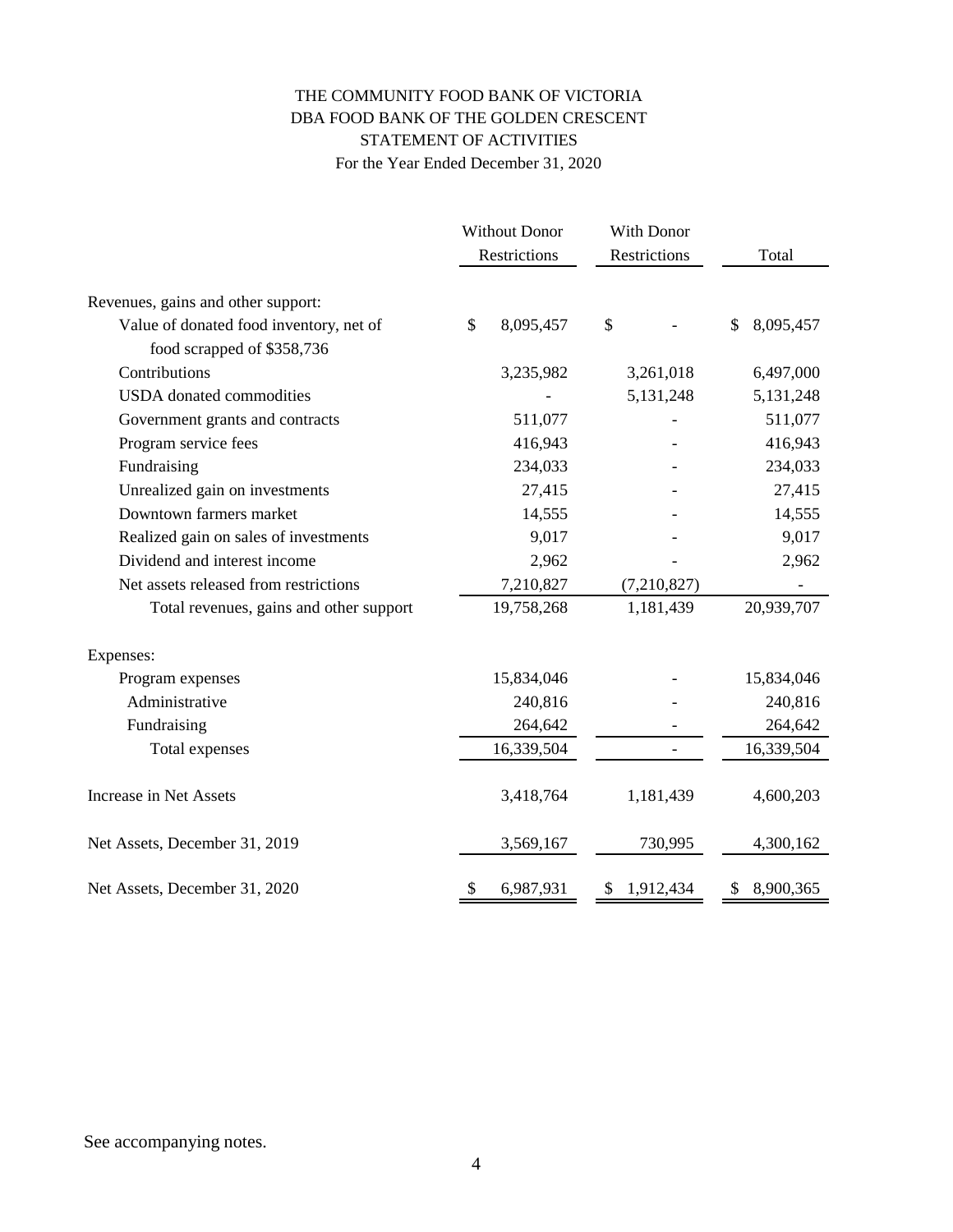### DBA FOOD BANK OF THE GOLDEN CRESCENT STATEMENT OF ACTIVITIES For the Year Ended December 31, 2019 THE COMMUNITY FOOD BANK OF VICTORIA

|                                         | <b>Without Donor</b><br>Restrictions |            | With Donor<br>Restrictions |             | Total           |
|-----------------------------------------|--------------------------------------|------------|----------------------------|-------------|-----------------|
|                                         |                                      |            |                            |             |                 |
| Revenues, gains and other support:      |                                      |            |                            |             |                 |
| Value of donated food inventory, net of | \$                                   | 4,938,734  | \$                         |             | \$<br>4,938,734 |
| food scrapped of \$495,778              |                                      |            |                            |             |                 |
| <b>USDA</b> donated commodities         |                                      |            |                            | 4,016,715   | 4,016,715       |
| Contributions                           |                                      | 383,308    |                            | 280,042     | 663,350         |
| Government grants and contracts         |                                      | 474,030    |                            |             | 474,030         |
| Program service fees                    |                                      | 327,595    |                            |             | 327,595         |
| Fundraising                             |                                      | 181,336    |                            |             | 181,336         |
| Unrealized loss on investments          |                                      | 43,824     |                            |             | 43,824          |
| Downtown farmers market                 |                                      | 13,323     |                            |             | 13,323          |
| Dividend and interest income            |                                      | 12,790     |                            |             | 12,790          |
| Realized gain on sales of investments   |                                      | 5,425      |                            |             | 5,425           |
| Net assets released from restrictions   |                                      | 5,812,916  |                            | (5,812,916) |                 |
| Total revenues, gains and other support |                                      | 12,193,281 |                            | (1,516,159) | 10,677,122      |
| Expenses:                               |                                      |            |                            |             |                 |
| Program expenses                        |                                      | 10,470,045 |                            |             | 10,470,045      |
| Administrative                          |                                      | 207,125    |                            |             | 207,125         |
| Fundraising                             |                                      | 272,103    |                            |             | 272,103         |
| Total expenses                          |                                      | 10,949,273 |                            |             | 10,949,273      |
| Increase (Decrease) in Net Assets       |                                      | 1,244,008  |                            | (1,516,159) | (272, 151)      |
| Net Assets, December 31, 2018           |                                      | 2,325,159  |                            | 2,247,154   | 4,572,313       |
| Net Assets, December 31, 2019           | \$                                   | 3,569,167  | \$                         | 730,995     | \$<br>4,300,162 |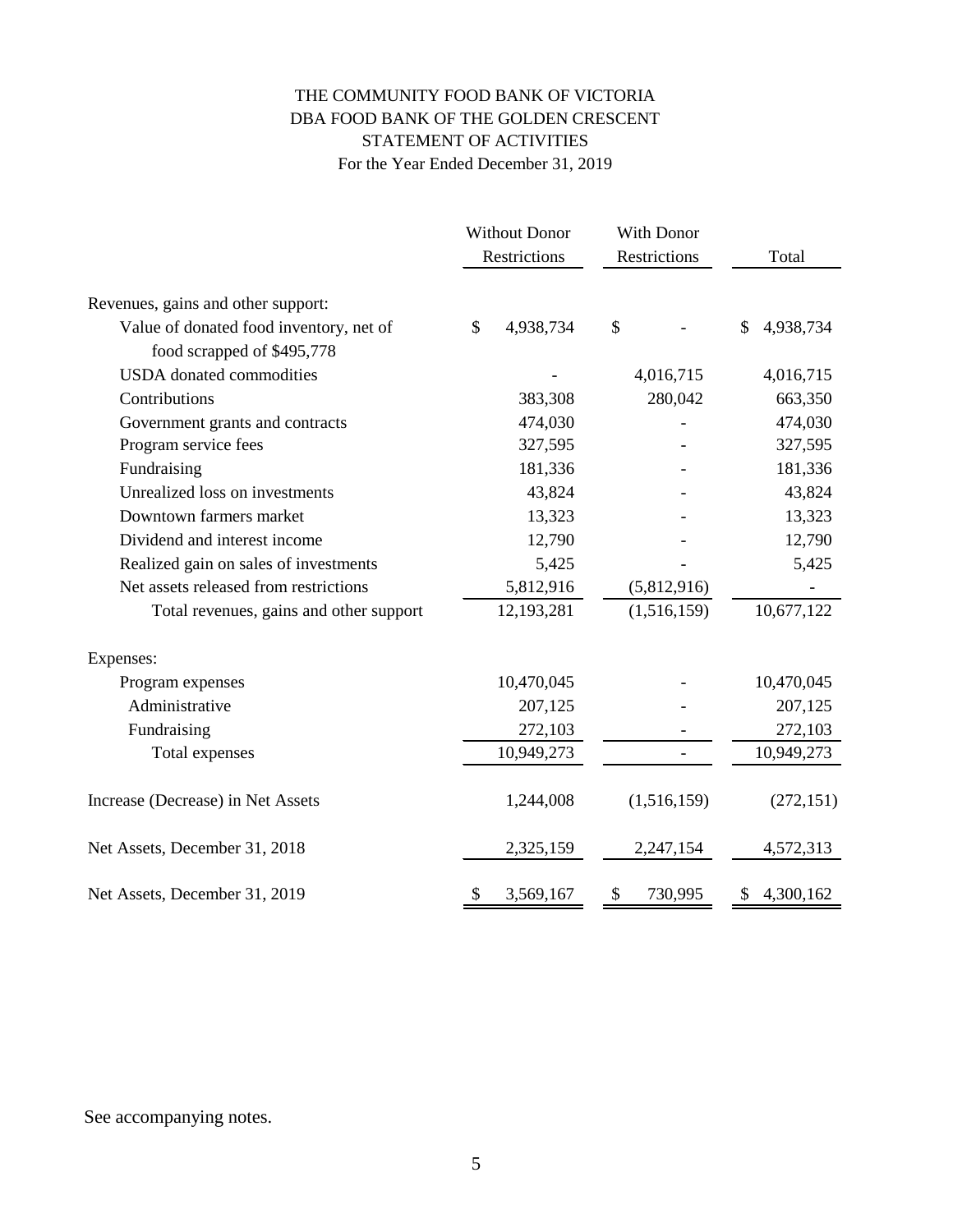# DBA FOOD BANK OF THE GOLDEN CRESCENT STATEMENT OF FUNCTIONAL EXPENSES For the Year Ended December 31, 2020 THE COMMUNITY FOOD BANK OF VICTORIA

|                         | Program          | <b>Supporting Services</b> |                |    |             |    |         |    | Total      |  |
|-------------------------|------------------|----------------------------|----------------|----|-------------|----|---------|----|------------|--|
|                         | Services         |                            | Administrative |    | Fundraising |    | Total   |    | Expenses   |  |
| Food distributed        | \$<br>12,736,659 | \$                         |                | \$ |             | \$ |         | \$ | 12,736,659 |  |
| Payroll expense         | 1,242,534        |                            | 10,768         |    | 92,742      |    | 103,510 |    | 1,346,044  |  |
| Food purchases          | 1,014,522        |                            |                |    |             |    |         |    | 1,014,522  |  |
| Program expense         | 426,307          |                            |                |    |             |    |         |    | 426,307    |  |
| Depreciation expense    | 46,053           |                            | 138,161        |    |             |    | 138,161 |    | 184,214    |  |
| Fundraising expense     |                  |                            |                |    | 138,761     |    | 138,761 |    | 138,761    |  |
| Repairs and maintenance | 78,837           |                            | 14,078         |    | 939         |    | 15,017  |    | 93,854     |  |
| Transportation          | 86,086           |                            | 1,162          |    | 2,145       |    | 3,307   |    | 89,393     |  |
| <b>Utilities</b>        | 41,198           |                            | 17,217         |    | 3,075       |    | 20,292  |    | 61,490     |  |
| Office expense          | 31,018           |                            | 14,008         |    | 5,003       |    | 19,011  |    | 50,029     |  |
| Food processing         | 45,677           |                            |                |    |             |    |         |    | 45,677     |  |
| Insurance               | 25,161           |                            | 1,894          |    |             |    | 1,894   |    | 27,055     |  |
| Professional fees       | 3,926            |                            | 22,249         |    |             |    | 22,249  |    | 26,175     |  |
| Grant expense           | 23,872           |                            |                |    | 241         |    | 241     |    | 24,113     |  |
| Training                | 16,507           |                            | 1,785          |    | 4,015       |    | 5,800   |    | 22,307     |  |
| Dues and subscriptions  | 2,061            |                            | 3,092          |    | 6,299       |    | 9,391   |    | 11,452     |  |
| Postage                 |                  |                            |                |    | 9,387       |    | 9,387   |    | 9,387      |  |
| Downtown farmers market | 8,912            |                            |                |    |             |    |         |    | 8,912      |  |
| Volunteer recognition   | 2,741            |                            | 5,568          |    | 257         |    | 5,825   |    | 8,566      |  |
| Miscellaneous expense   |                  |                            | 6,138          |    |             |    | 6,138   |    | 6,138      |  |
| Investment expense      |                  |                            | 4,498          |    |             |    | 4,498   |    | 4,498      |  |
| Uniforms                | 1,975            |                            | 198            |    | 1,778       |    | 1,976   |    | 3,951      |  |
|                         | \$<br>15,834,046 | \$                         | 240,816        | \$ | 264,642     | \$ | 505,458 | \$ | 16,339,504 |  |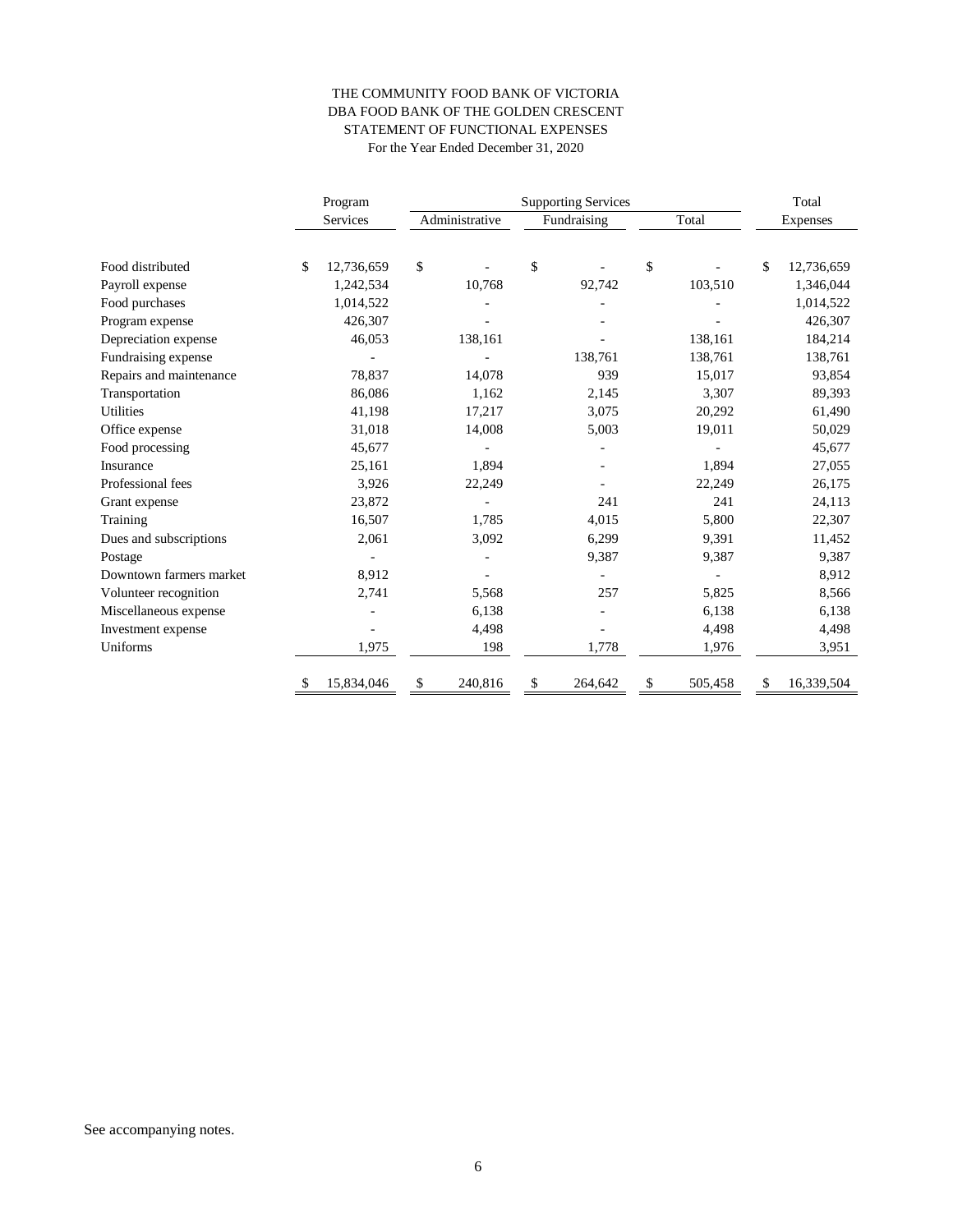#### DBA FOOD BANK OF THE GOLDEN CRESCENT STATEMENT OF FUNCTIONAL EXPENSES For the Year Ended December 31, 2019 THE COMMUNITY FOOD BANK OF VICTORIA

|                         | Program          | <b>Supporting Services</b> |                |    |             |       | Total   |    |            |  |
|-------------------------|------------------|----------------------------|----------------|----|-------------|-------|---------|----|------------|--|
|                         | Services         |                            | Administrative |    | Fundraising | Total |         |    | Expenses   |  |
|                         |                  |                            |                |    |             |       |         |    |            |  |
| Food distributed        | \$<br>8,850,187  | \$                         |                | \$ |             | \$    |         | \$ | 8,850,187  |  |
| Payroll expense         | 1,070,632        |                            | 9,279          |    | 79,912      |       | 89,191  |    | 1,159,823  |  |
| Depreciation expense    | 41,047           |                            | 123,140        |    |             |       | 123,140 |    | 164,187    |  |
| Fundraising expense     |                  |                            |                |    | 164,111     |       | 164,111 |    | 164,111    |  |
| Program expense         | 105,281          |                            |                |    |             |       |         |    | 105,281    |  |
| Transportation          | 75,959           |                            | 1,025          |    | 1,893       |       | 2,918   |    | 78,877     |  |
| Food purchases          | 78,574           |                            |                |    |             |       |         |    | 78,574     |  |
| Repairs and maintenance | 72,052           |                            | 736            |    | 858         |       | 1,594   |    | 73,646     |  |
| <b>Utilities</b>        | 35,967           |                            | 15,031         |    | 2,684       |       | 17,715  |    | 53,682     |  |
| Office expense          | 30,636           |                            | 13,836         |    | 4,941       |       | 18,777  |    | 49,413     |  |
| Training                | 29,301           |                            | 3,168          |    | 7,127       |       | 10,295  |    | 39,596     |  |
| Professional fees       | 4,198            |                            | 23,792         |    |             |       | 23,792  |    | 27,990     |  |
| Insurance               | 23,321           |                            | 1,755          |    |             |       | 1,755   |    | 25,076     |  |
| Grant expense           | 15,371           |                            |                |    | 155         |       | 155     |    | 15,526     |  |
| Downtown farmers market | 14,785           |                            |                |    |             |       |         |    | 14,785     |  |
| Dues and subscriptions  | 2,361            |                            | 3,542          |    | 7,215       |       | 10,757  |    | 13,118     |  |
| Postage                 | 9,815            |                            |                |    | 2,160       |       | 2,160   |    | 11,975     |  |
| Food Processing         | 8,542            |                            |                |    |             |       |         |    | 8,542      |  |
| Miscellaneous expense   |                  |                            | 5,284          |    |             |       | 5,284   |    | 5,284      |  |
| Invesment expense       |                  |                            | 4,498          |    |             |       | 4,498   |    | 4,498      |  |
| Volunteer recognition   | 952              |                            | 1,933          |    | 89          |       | 2,022   |    | 2,974      |  |
| Uniforms                | 1,064            |                            | 106            |    | 958         |       | 1,064   |    | 2,128      |  |
|                         | \$<br>10,470,045 | \$                         | 207,125        | \$ | 272,103     | \$    | 479,228 | \$ | 10,949,273 |  |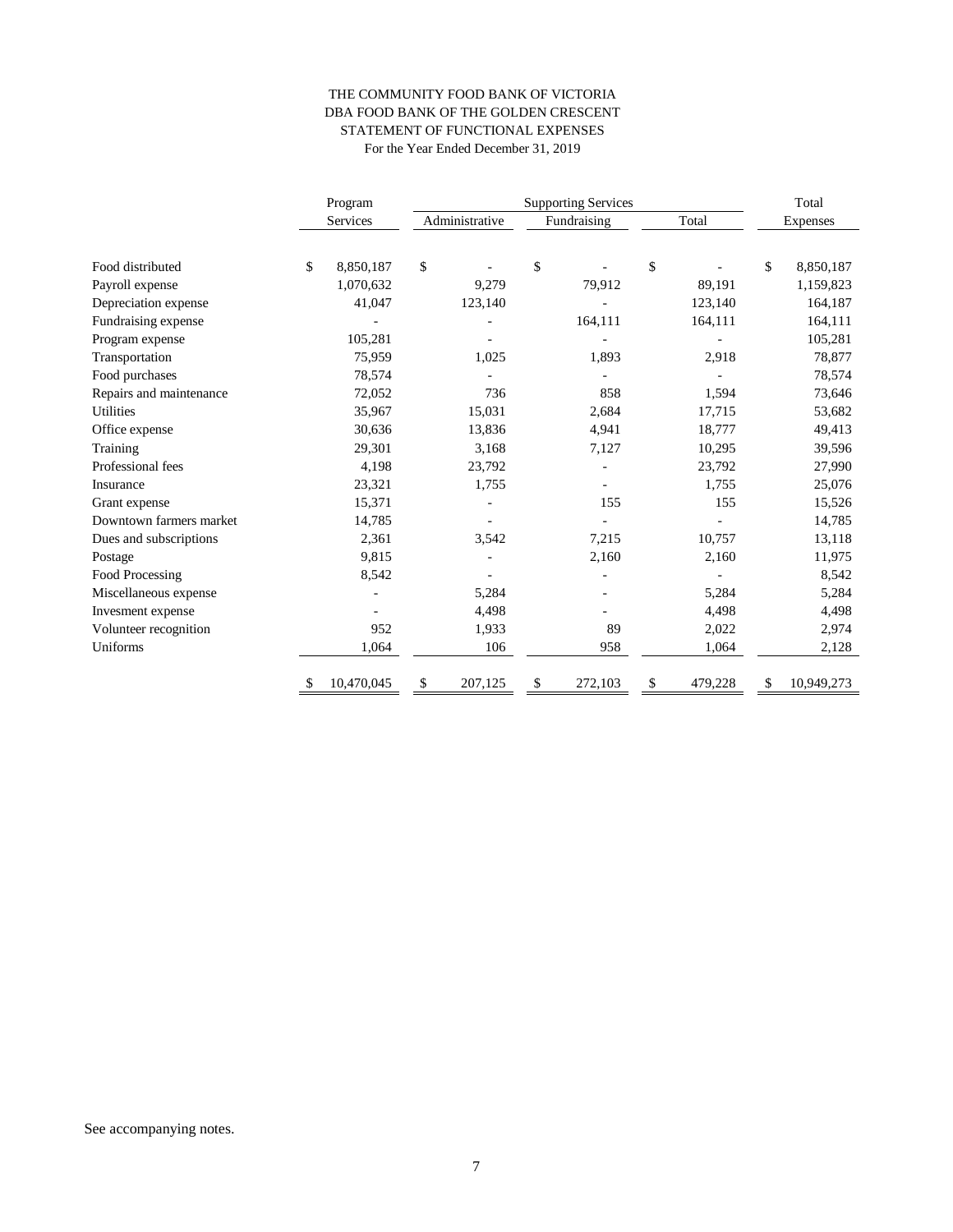# DBA FOOD BANK OF THE GOLDEN CRESCENT STATEMENTS OF CASH FLOWS For the Years Ended December 31, 2020 and 2019 THE COMMUNITY FOOD BANK OF VICTORIA

|                                                                       | 2020            | 2019             |  |
|-----------------------------------------------------------------------|-----------------|------------------|--|
| Cash flows from operating activities:                                 |                 |                  |  |
| Increase (decrease) in net assets                                     | \$<br>4,600,203 | \$<br>(272, 151) |  |
| Adjustments to reconcile net assets to net cash provided by (used in) |                 |                  |  |
| operating activities                                                  |                 |                  |  |
| Depreciation                                                          | 184,214         | 164,187          |  |
| Unrealized gain on investments                                        | (27, 415)       | (43, 824)        |  |
| In-kind contributions of food items                                   | (13,979,585)    | (9,034,823)      |  |
| Distributions of in-kind food items                                   | 13,489,495      | 8,929,560        |  |
| Decrease (increase) in:                                               |                 |                  |  |
| Accounts receivable                                                   | (81, 186)       | (81,985)         |  |
| Increase (decrease) in:                                               |                 |                  |  |
| Accounts payable                                                      | 6,329           | (14, 783)        |  |
| Accrued expenses                                                      | 4,601           | (304)            |  |
| Deferred revenue                                                      | 2,946           | (987)            |  |
| Net cash provided by (used in) operating activities                   | 4,199,602       | (355, 110)       |  |
| <b>Cash flows from investing activities:</b>                          |                 |                  |  |
| Purchases of investments                                              | (2,800,324)     | (82, 243)        |  |
| Redemption of investments                                             | 53,582          | 1,070,084        |  |
| Purchases of property and equipment                                   | (607,006)       | (1,739,126)      |  |
| Net cash used in investing activities                                 | (3,353,748)     | (751, 285)       |  |
| <b>Cash flows from financing activities:</b>                          |                 |                  |  |
| Proceeds from paycheck protection program loan                        | 209,400         |                  |  |
| Net cash provided by financing activities                             | 209,400         |                  |  |
| Net change in cash                                                    | 1,055,254       | (1,106,395)      |  |
| Cash at beginning of year                                             | 377,647         | 1,484,042        |  |
| Cash at end of year                                                   | 1,432,901<br>\$ | \$<br>377,647    |  |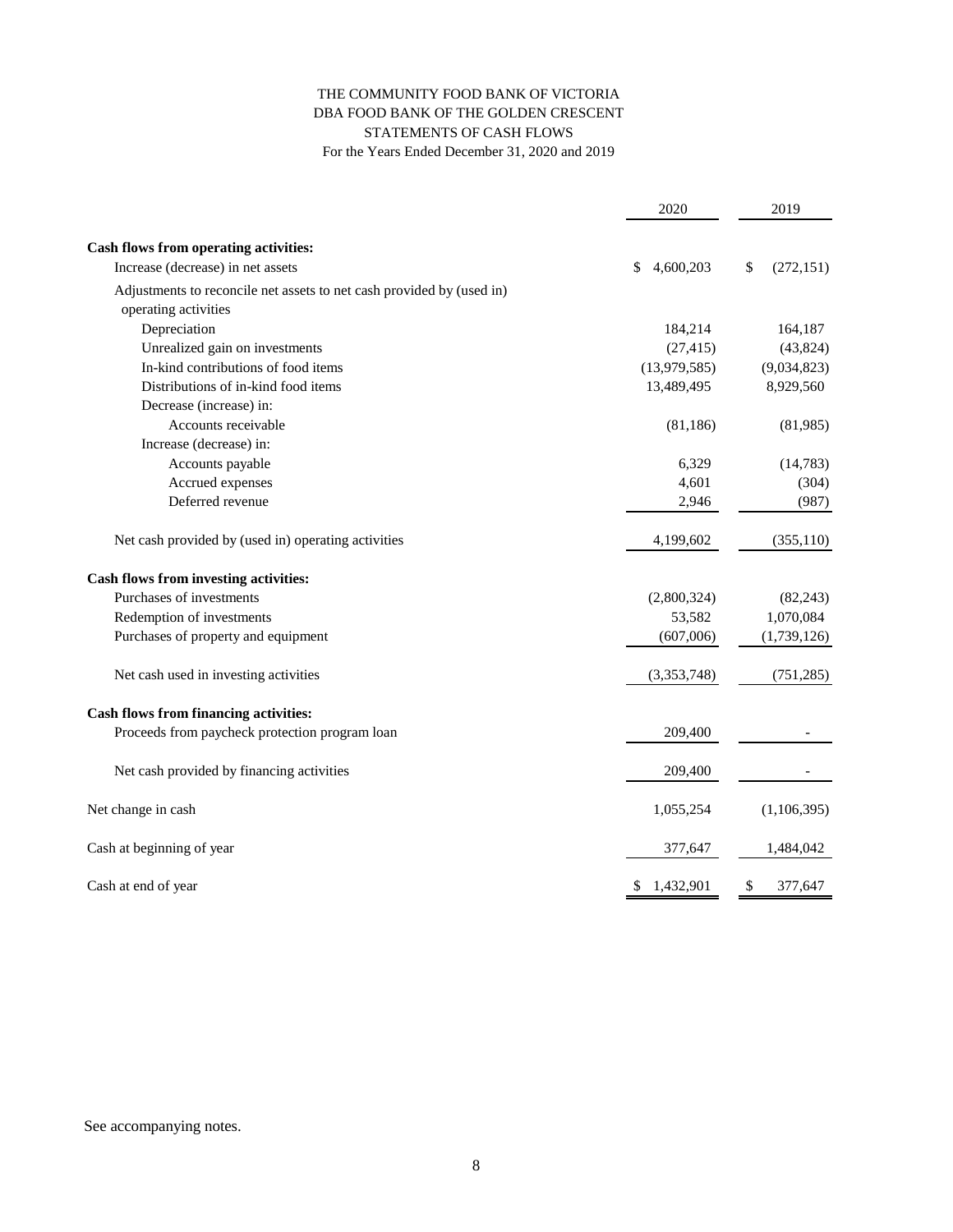### NOTE 1 – NATURE OF ACTIVITIES

The Community Food Bank of Victoria (Food Bank) is a Texas non-profit Corporation that operated originally as part of the Spirit of Youth of Victoria and then began its own operations as a separate entity on September 30, 1989. In order to identify better with its eleven-county service area, the Food Bank began doing business as the Food Bank of the Golden Crescent. The Food Bank's purpose is to collect and warehouse salvageable food, which has been donated by organizations and businesses, and distribute it to other non-profit agencies (agencies) which feed and distribute food to low-income families and individuals. Funding is provided primarily by donated commodities obtained from a nationwide network of sources including supermarket chains, the United States Department of Agriculture and food drives. The value of food and nonperishable items received from supermarket chains was \$5,214,578 and \$2,745,736, (25% and 26% of revenues), for the years ended December 31, 2020 and 2019, respectively.

The U.S. Department of Agriculture (USDA) is administering a Trade Mitigation Food Purchase and Distribution Program (Trade Mitigation Food Program) to purchase up to \$1.2 billion in USDA Foods. The bulk of this food is being distributed through The Emergency Food Assistance Program (TEFAP), which is USDA's primary outlet for foods purchased through market support mechanisms. The Food Bank distributed 1,460,764 pounds of food under the Trade Mitigation Food Program for the year ending December 31, 2020.

Beginning in the Spring of 2020, under the statutory authority of the CARES Act, the USDA through the Texas Department of Agriculture (TDA) is administering a program to reimburse incurred costs of distribution USDA foods relating to the COVID-19 crisis. The bulk of this food is being distributed through TEFAP, which is USDA's primary outlet for foods purchased through market support mechanisms. Additionally, USDA is making CARES funds available to assist with the operational costs of the receipt, storage and distribution of these foods. The Food Bank received \$29,014 of CARES funds for the year ending December 31, 2020.

In the Spring of 2020, under the statutory authority of the Texas Government Code, Chapter 418 and the CARES, the U.S. Department of Homeland Security (USDHS) through the Texas Division of Emergency Management (TDEM) and the Texas A&M University System, an agency of the State of Texas, are administering a program to purchase and distribute food as an emergency protective measure related to the COVID-19 crisis. The food is purchased under the rules and regulations of the Federal Emergency Management Agency (FEMA) Public Assistance Program. The Food Bank received \$1,122,747 of funding through this program for the year ending December 31, 2020.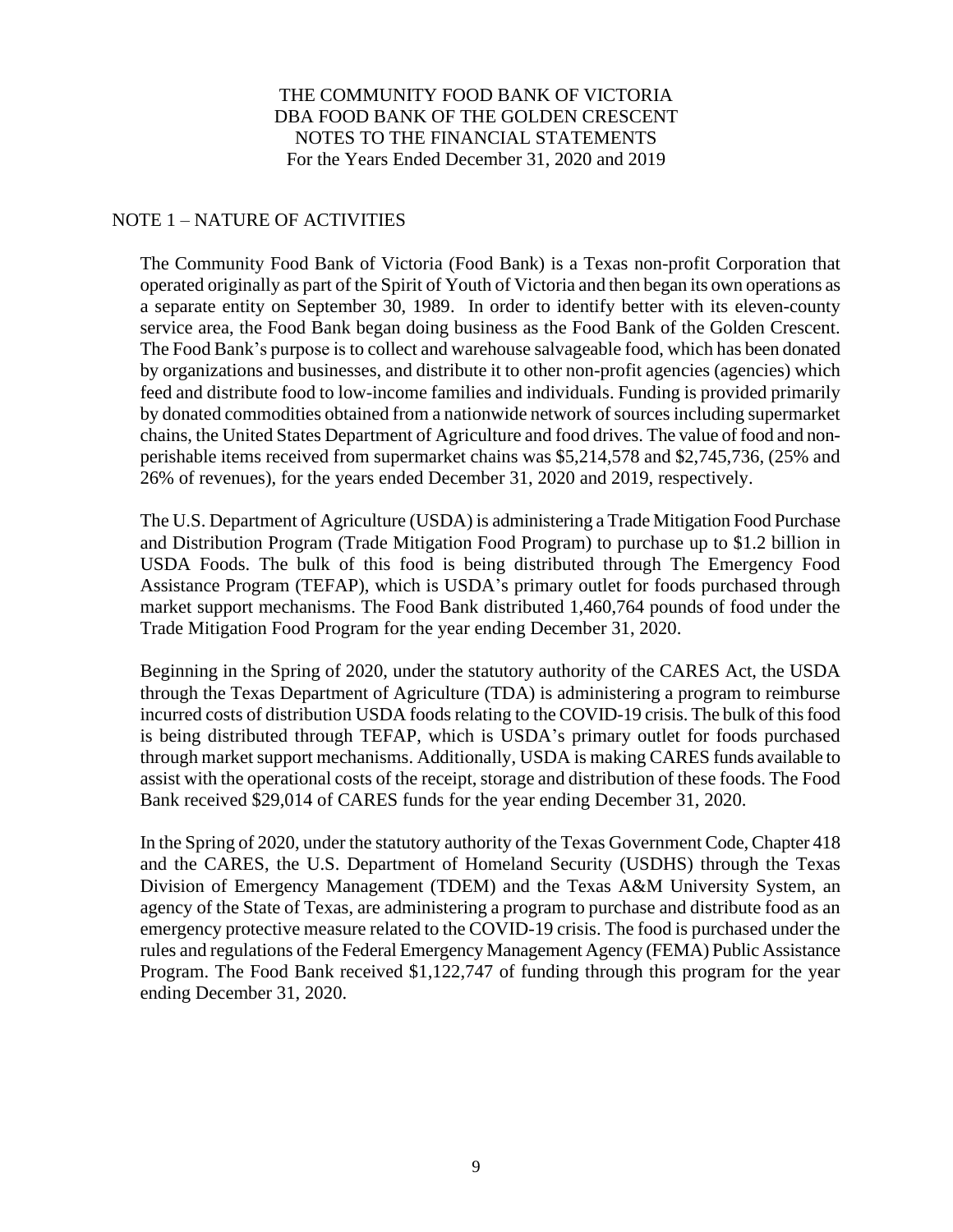### NOTE 1 – NATURE OF ACTIVITIES (Continued)

Below is a summary of principle programs administered by the Food Bank:

- 1. Kids Backpack program the backpack program provides children with nutritious food to take home for the weekend. Backpacks are filled with nutritious, child-friendly food and redistributed on the day before weekends or holiday vacations.
- 2. Mobile Pantry program The mobile pantry program reaches individuals and families living in rural areas and surrounding counties of Victoria, Texas. The goal is to provide and distribute food items, including fresh produce, every month in smaller cities that do not have local help.
- 3. Hunters for the Hungry The Hunters for the Hungry program goal is to alleviate hunger and malnutrition to families in surrounding counties of Victoria, Texas. Their mission is to provide a meaningful outlet for hunters wishing to help their communities and promote stewardship of the environment through sensible wildlife management plans.
- 4. Nutrition Education Program The Food Bank has a team of nutrition educators and registered dietitian who inspire change in food choices and behaviors of children and adults so they can live healthier lives. The Food Bank emphasizes a lifestyle rich in whole foods such as vegetables, fruits, whole grains and lean meats and teach how eating healthy does not have to be expensive.
- 5. Social Services Program The Food Bank assist clients to complete applications for SNAP, Long Term Care for Seniors, CHIPS, Medicaid, TANF, and Medicare Savings Programs in local and rural counties so families can get the help they need.

#### NOTE 2 – SUMMARY OF SIGNIFICANT ACCOUNTING POLICIES

#### Basis of Presentation

The Food Bank prepares its financial statements under the accrual basis of accounting in accordance with generally accepted accounting principles in the United States of America.

The Food Bank is required to report information regarding its financial position and activities according to two classes of net assets: net assets without donor restrictions and net assets with donor restrictions.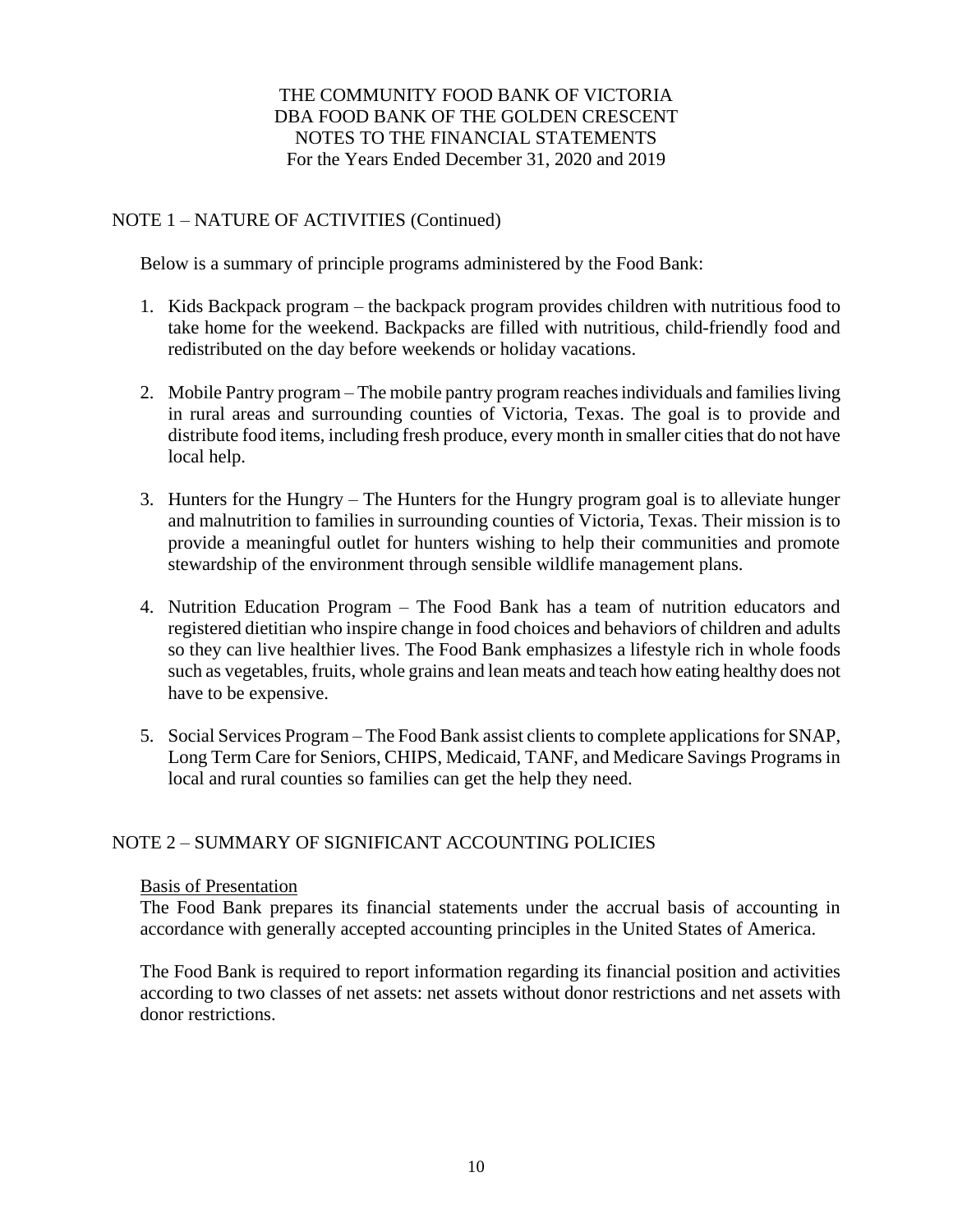### NOTE 2 – SUMMARY OF SIGNIFICANT ACCOUNTING POLICIES (continued)

Net assets without donor restrictions: Net assets that are not subject to donor-imposed restrictions and may be expensed for any purpose in performing the primary objectives of the organization. These net assets may be used at the discretion of the Food Bank's management and the board of directors.

Net assets with donor restrictions: Net assets subject to stipulations imposed by donors, and grantors. Some donor restrictions are temporary in nature; those restrictions will be met by actions of the Food Bank or by the passage of time. Other donor restrictions are perpetual in nature, where by the donor has stipulated the funds be maintained in perpetuity.

Donor restricted contributions are reported as increases in net assets with donor restrictions. When a restriction expires, net assets are reclassified from net assets with donor restrictions to net assets without donor restrictions in the statement of activities.

#### Estimates

The preparation of financial statements in conformity with generally accepted accounting principles in the United States of America requires management to make estimates and assumptions that affect certain reported amounts and disclosures in the financial statements. Accordingly, actual results could differ from those estimates.

#### Cash and Cash Equivalents

For purposes of cash flows, the Food Bank considers investments available for current use with an initial maturity date of ninety days to be cash equivalents. The Food Bank maintains its cash in bank deposit accounts which, at times, may exceed the federally insured limits of up to \$250,000 under the Federal Deposit Insurance Corporation (FDIC). Management believes it is not exposed to any significant risk on cash accounts.

#### Shared Maintenance Fees

The Food Bank receives fees from participating agencies to assist in the costs of distributing food. These shared maintenance fees are based on predetermined rates from \$0.03 to \$0.19 per pound.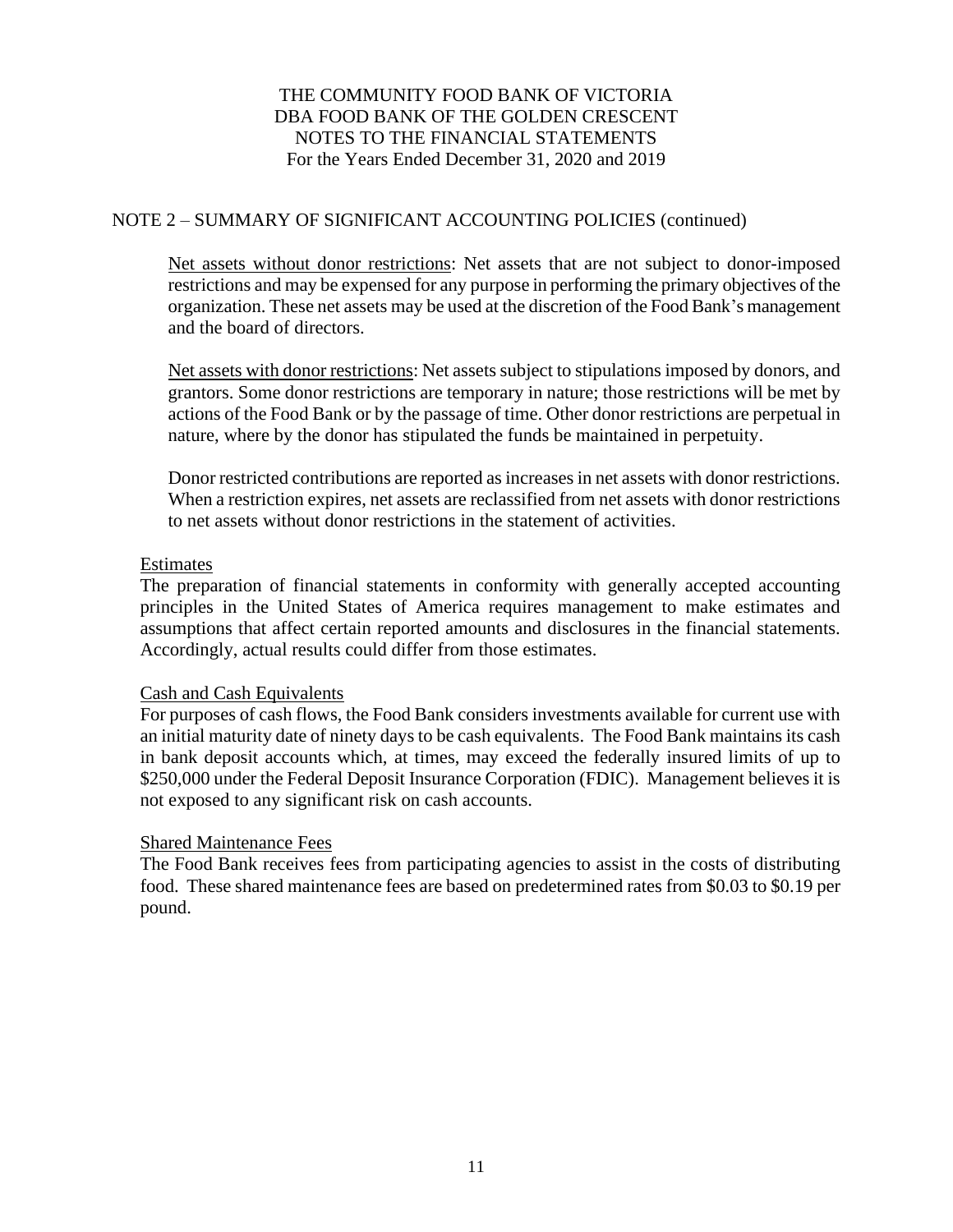#### NOTE 2 – SUMMARY OF SIGNIFICANT ACCOUNTING POLICIES (continued)

#### Accounts Receivable

Accounts receivable represent amounts due from agencies and others and are stated at the amount the Food Bank expects to collect for shared maintenance fees and grants from government agencies. Provision for losses on receivables is made when considered necessary to maintain an adequate allowance to cover bad debts. Receivables are charged against the allowance when the Food Bank determines that payments will not be received. Any subsequent receipts are credited to the allowance. As of December 31, 2020 and 2019, management estimates that no reserve for losses on receivables is required.

#### Investments

Investments in equity securities with readily determinable fair values and all investments in debt securities are measured at fair value in the statements of financial position. The unrealized gain or loss on investments is included as a component of investment income in the statements of activities. Investments in certificates of deposit with original maturities over three months are carried at fair value.

#### Property and Equipment

Property and equipment are stated at cost, less accumulated depreciation. Gifts or contributions of property and equipment are recorded at the asset's fair market value at the time received. Depreciation is calculated using the straight-line method over useful lives of the assets, ranging from five to fifteen years for vehicles, office furniture and equipment and ten to forty years for buildings and building improvements. It is in the Food Bank's policy to capitalize property and equipment over \$500. Lesser amounts are expensed. When items are disposed of, the cost and accumulated depreciation are eliminated from the records of accounts and any gains or losses are reported in the change in net assets.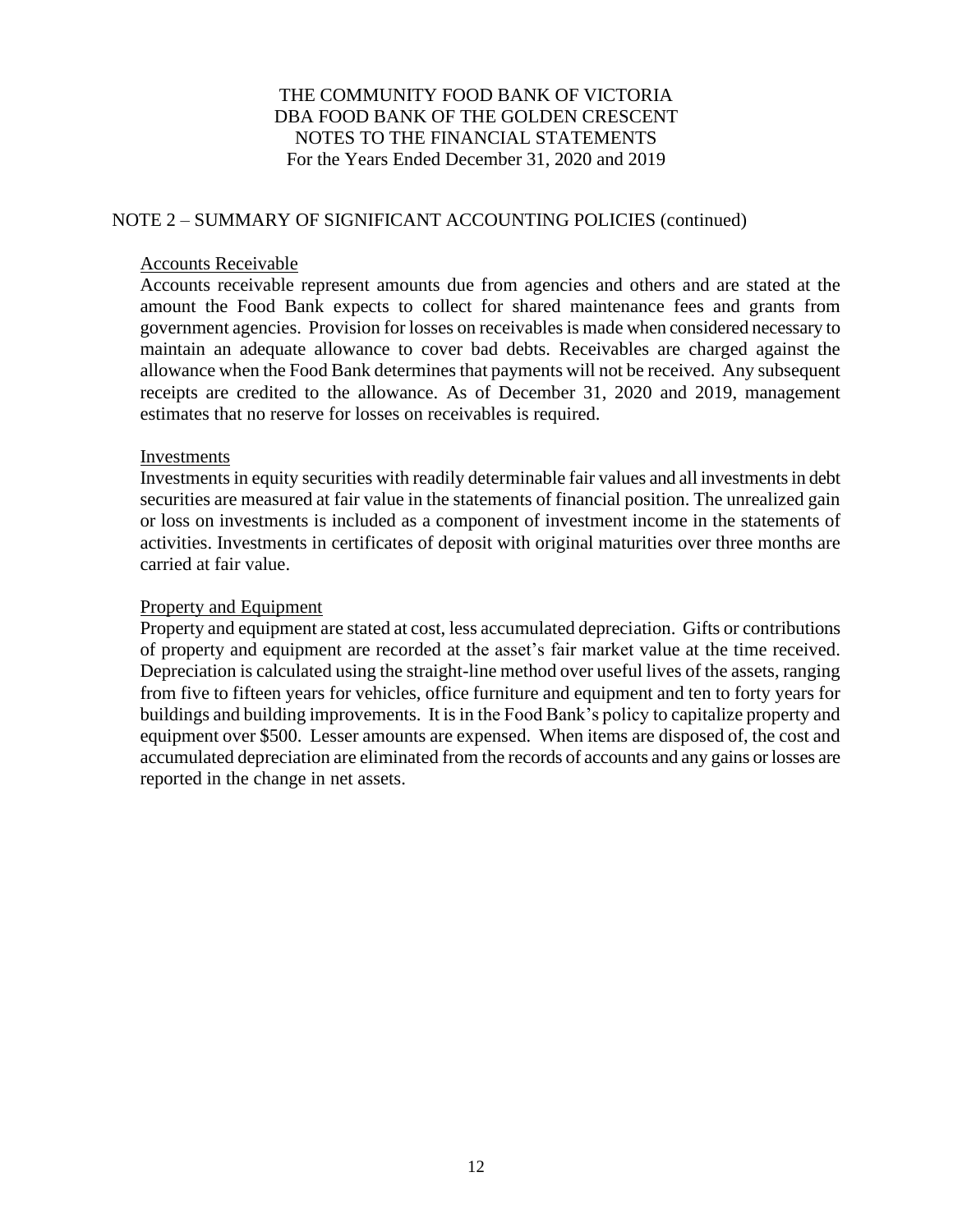### NOTE 2 – SUMMARY OF SIGNIFICANT ACCOUNTING POLICIES (continued)

#### Inventory

Inventory is stated at the lower of cost or market determined by the first-in, first-out method. Inventory consists of donated food and non-food items, purchased food, and commodities received from the United States Department of Agriculture (USDA). USDA and donated food and non-food items were valued at \$1.74 and \$1.62 per pound for the years ended December 31, 2020 and 2019, respectively. This valuation is based on published fair market value derived from cost studies conducted by Feeding America. Purchased food is valued at the latest purchase price. USDA commodity inventory amounts as of December 31, 2020 and 2019 are restricted to distribution programs serving low-income families and individuals. Therefore, the value of these ending inventories is reflected as with donor restriction asset in the statement of financial position. Accordingly, the distribution of these commodities is reflected in the statement of activities as assets released from restriction.

#### Contributions and Contributed Services

Contributions received are recorded as net assets with or without donor restrictions, depending on the existence and nature of any donor restrictions. Restricted contributions are reported as increases in restricted net assets. When the restriction is met the amount is shown as a reclassification of net assets with donor restrictions to net assets without donor restrictions. The Food Bank receives a significant amount of donated services from unpaid volunteers who assist in the warehouse. However, the value of these services has not been recognized in the statement of activities since they do not meet the criteria for recognition as contributed services. The Food Bank received 13,134 hours of services from 3,166 volunteers for the year ending December 31, 2020. The Food Bank received 14,959 hours of services from 4,626 volunteers for the year ending December 31, 2019.

#### Functional Allocation of Expenses

The cost of providing the various programs and other activities has been summarized on a functional basis in the statement of activities and the statement of functional expenses. Accordingly, certain costs have been allocated among the programs and supporting services benefited. Such allocations are determined by management on an equitable basis.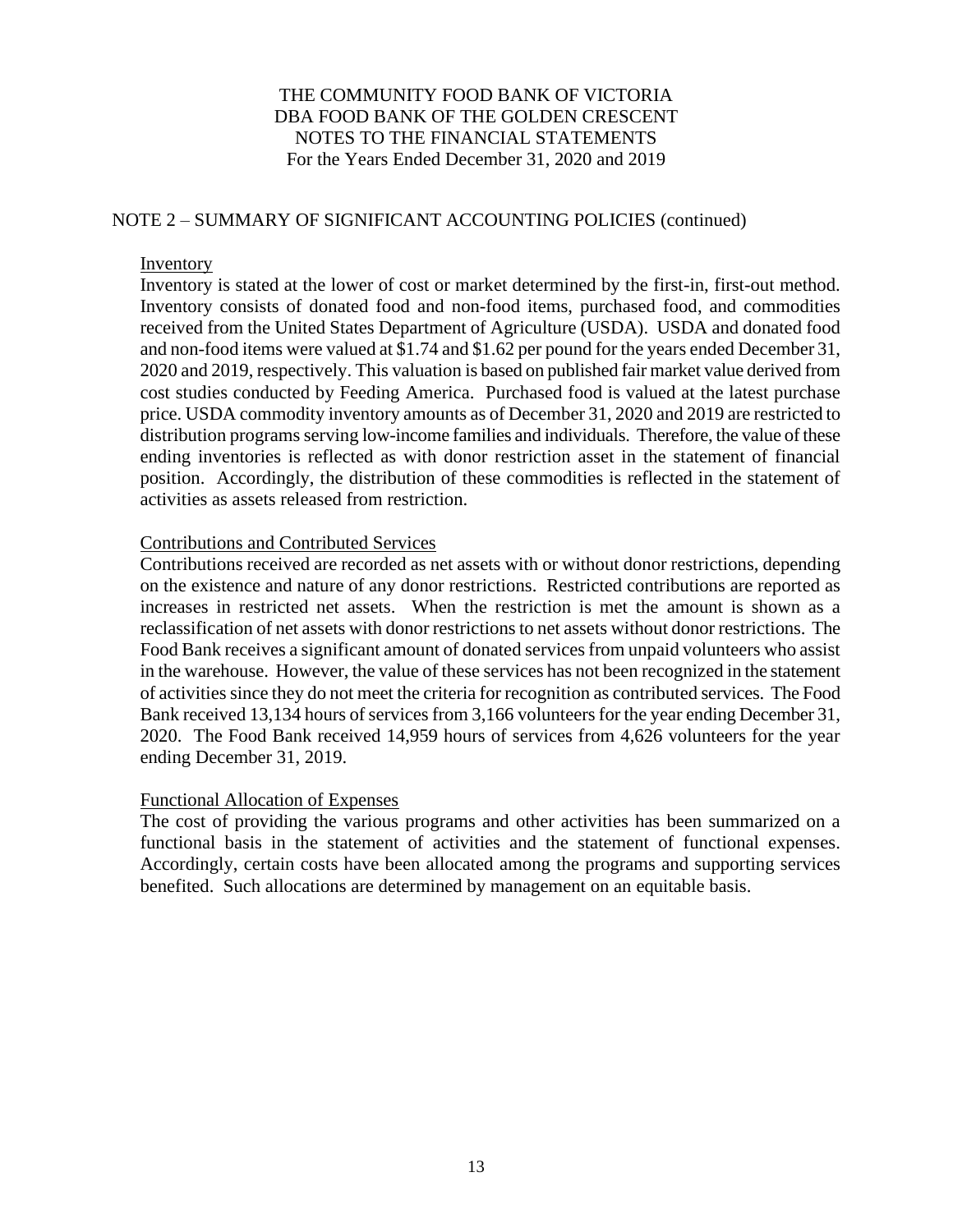### NOTE 2 – SUMMARY OF SIGNIFICANT ACCOUNTING POLICIES (continued)

The expenses that are allocated include the following:

| <b>Expense</b>          | Method of Allocation |
|-------------------------|----------------------|
| <b>Grants</b>           | Time and effort      |
| Salaries and benefits   | Time and effort      |
| Repairs and maintenance | Time and effort      |
| Education and training  | Time and effort      |
| Occupancy               | Time and effort      |
| Professional services   | Full time equivalent |
| Travel                  | Time and effort      |
| Depreciation            | Square footage       |
| <b>Other</b>            | Time and effort      |

### Donated Property and Equipment

Donations of property and equipment are recorded as contributions at their estimated fair value at the date of donation. Such donations are reported as increases in net assets without donor restrictions unless the donor has restricted the donated asset to a specific purpose. Assets donated with explicit restrictions regarding their use and contributions of cash that must be used to acquire property and equipment are reported as restricted contributions. Absent donor stipulations regarding how long those donated assets must be maintained, the Food Bank reports expirations of donor restrictions when the donated or acquired assets are placed in service. The Food Bank reclassifies net assets with donor restrictions to net assets without donor restrictions at that time.

#### Income Tax Status

The Food Bank is not-for-profit organization that is exempt from federal income taxes pursuant to Section 501(c)(3) of the Internal Revenue Code and is classified as a publicly supported organization. Accordingly, no provision for income taxes had been made in the accompanying statements. The Food Bank's Form 990, Return of Organization Exempt from Income Tax, for the years ending 2017, 2018, and 2019 are subject to examination by the IRS, generally for three years after they were filed.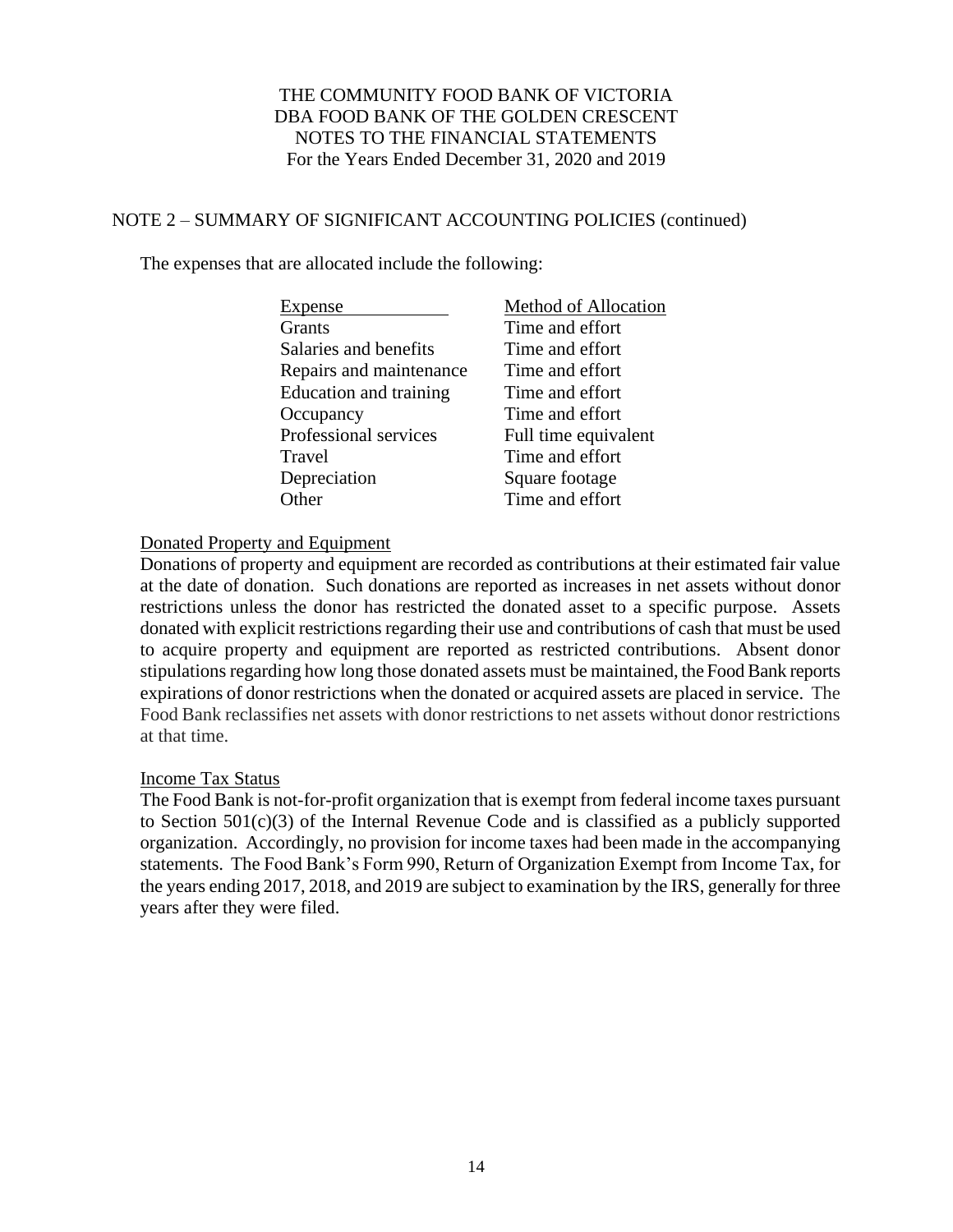### NOTE 2 – SUMMARY OF SIGNIFICANT ACCOUNTING POLICIES (continued)

#### Compensated Absences

Employees of the Food Bank begin to accrue vacation benefits upon their first day of employment and are eligible to use this time upon receipt of their first paycheck. Vacation benefits are typically taken in the calendar year it was accrued, however up to 40 and 20 hours for full-time and part-time employees, respectively, is allowed to be carried over into the following fiscal period. Any unused vacation hours will be paid in full upon termination. Sick leave accumulates upon employment. For an employee to be eligible for paid sick leave, 90 days of service must be completed. All unused sick leave may accrue, but unused sick pay is not paid to employees upon termination with the Food Bank. Because these amounts cannot be reasonably estimated, no accrual has been made for compensated absences.

#### Recent Pronouncements

In May 2014, the FASB issued ASU 2014-09, *Revenue from Contracts with Customers*, which requires an entity to recognize the amount of revenue to which it expects to be entitled for the transfer of promised goods or services to customers. The ASU replaces most existing revenue recognition guidance in U.S. GAAP. This standard was implemented for the fiscal year ended December 31, 2020. The majority of the Food Bank's revenues come from grants and public support. Grant revenues are currently recognized when performance obligations are met. Additionally, the public support is considered contribution revenue. There was no material change in revenue recognition due to the implementation of ASU 2014-09.

In November 2016, the FASB issued ASU 2016-08, *Statement of Cash Flows* (Topic 230): *Restricted Cash (a consensus of the FASB Emerging Issues Task Force)*, which provides guidance on the presentation of restricted cash or restricted cash equivalents in the statement of cash flows. ASU 2016-18 will be effective for the Food Bank beginning on January 1, 2019. ASU 2016-18 must be applied using a retrospective transition method with early adoption permitted. The adoption of ASU 2016-18 did not have a material impact on the financial statements.

On January 1, 2020, the Food Bank adopted the FASB ASU 2018-08, *Not-for-Profit Entities (Topic 958); Clarifying the Scope and the Accounting Guidance for Contributions Received and Contributions Made*. ASU 2018-08 clarifies the guidance on determining whether a transaction with a resource provided is a contribution or an exchange transaction. Upon adoption of the standard, the Food Bank determined that grant support received through periodic claims filed with the respective funding sources is conditional upon incurring qualifying expenses and includes a right of release, and therefore should not be recorded until this barrier is overcome. Adoption of ASU 2018-08 had no impact on previously reported net assets.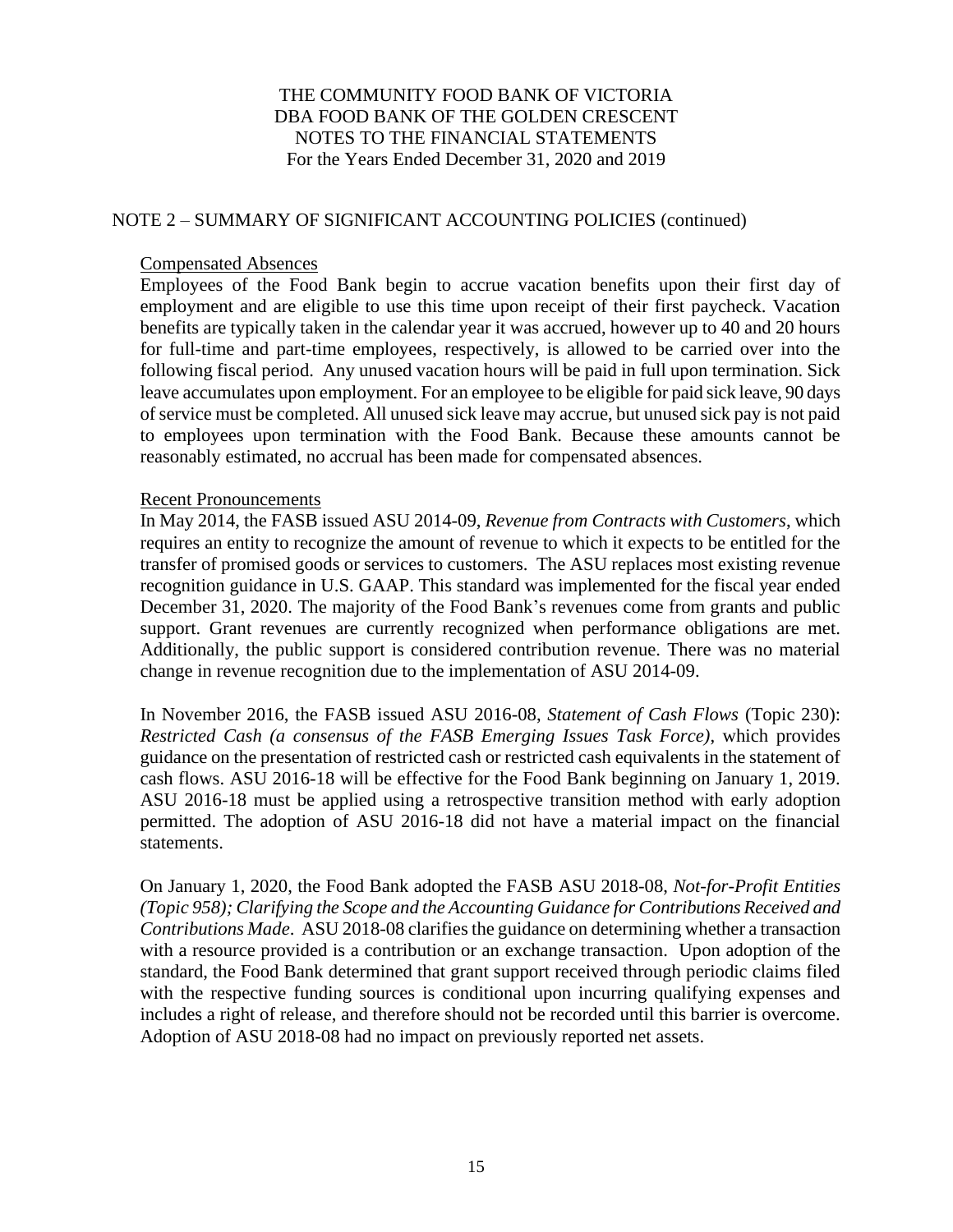#### NOTE 3 – RESTRICTIONS ON NET ASSETS

#### Capital Campaign

In June 2020, the Food Bank began a Capital Campaign to acquire land and build a new facility to relocate the Food Bank's operations. This new location and building will provide more space for the Food Bank's daily activities. Through solicitation of contributions of the Capital Campaign, the Food Bank has raised support of \$889,711.

Net assets with donor restrictions related to the Capital Campaign total \$827,541 which have not been expended as of December 31, 2020.

### NOTE 4 – LIQUIDITY AND AVAILIBITIY OF FINANCIAL ASSETS

The following represents the Food Bank's financial assets available for general expenditures within one year at December 31, 2020 and 2019. Financial assets are considered unavailable when illiquid or not convertible to cash within one year.

|                                                                                                                                                  | 2020            | 2019          |
|--------------------------------------------------------------------------------------------------------------------------------------------------|-----------------|---------------|
| Financial assets at year-end:                                                                                                                    |                 |               |
| Cash and cash equivalents                                                                                                                        | \$<br>1,432,901 | \$<br>377,647 |
| Investments                                                                                                                                      | 3,178,231       | 404,074       |
| Accounts receivable                                                                                                                              | 113,292         | 197,691       |
| Total financial assets                                                                                                                           | 4,724,424       | 979,412       |
| Less amounts not available to be used within one year:<br>Net assets with donor restrictions<br>Less net assets with purpose restrictions to be. | 1,912,434       | 730,995       |
| met in less than a year                                                                                                                          |                 |               |
| Financial assets available to meet general expenditures<br>over the next twelve months                                                           | 2.81 I          | 248.4         |

As part of the Food Bank's liquidity management, it has a policy to structure its financial assets to be available as its general expenditures, liabilities, and other obligations come due.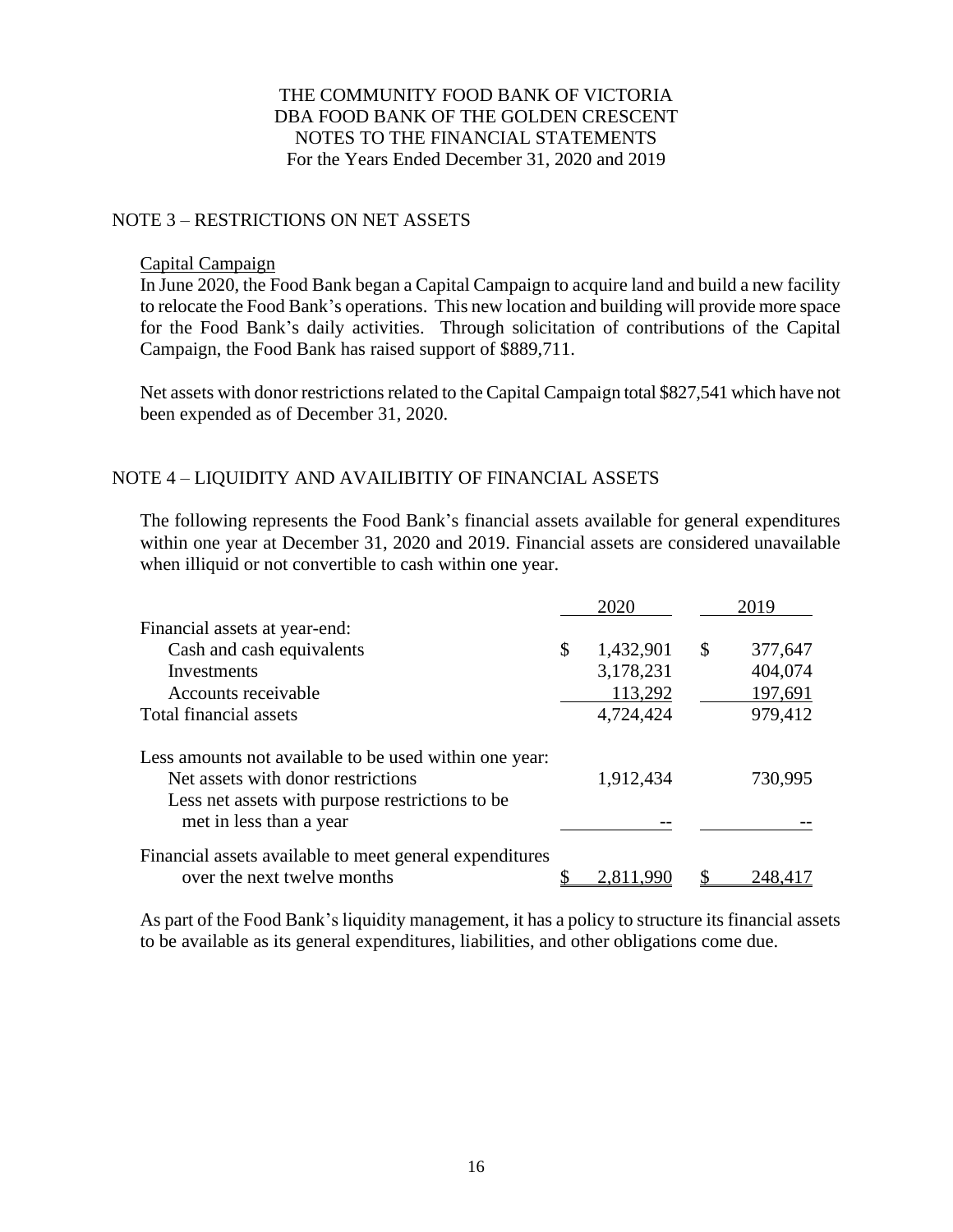#### NOTE 5 – CONTINGENCIES

Financial awards from federal, state, and local governmental entities in the form of grants are subject to special audit. Such audits could result in claims against the Food Bank for disallowed costs or noncompliance with grantor restrictions. No provision has been made for any liabilities that may arise from such audits since the amounts, if any, cannot be determined at this date. The Food Bank expects such amounts, if any, to be immaterial.

#### NOTE 6 – EVALUATION OF SUBSEQUENT EVENTS

Management of the Food Bank has evaluated subsequent events for disclosure through June 18, 2021, the date the financial statements were available to be issued. As a result of this evaluation, no events were identified that are required to be disclosed or would have a material impact on reported net assets or changes in net assets.

### NOTE 7 – INVESTMENTS

Investments consisted of the following as of December 31:

|                               |                  |                 | Unrealized Unrealized | Fair                     |
|-------------------------------|------------------|-----------------|-----------------------|--------------------------|
|                               | Cost             | Gains           | Losses                | Value                    |
| December 31, 2020             |                  |                 |                       |                          |
| Certificate of Deposit        | $$2,747,468$ \;  | $--$ \$         |                       | $-$ \$ 2,747,468         |
| <b>Mutual Funds</b>           | 375,019          | 55,744          |                       | 430,763                  |
|                               | \$3,122,487      | 55,744 \$<br>\$ |                       | $\pm$ \$ 3,178,231       |
| December 31, 2019             |                  |                 |                       |                          |
| <b>Mutual Funds</b>           | 362,436 \$<br>\$ | 28,328 \$       |                       | 390,764<br>- \$          |
| <b>Certificate of Deposit</b> | 13,310           |                 |                       | 13,310                   |
|                               | 375,746          | 28,328          |                       | <sup>\$</sup><br>404,074 |

Net interest and dividend income for the years ending December 31, 2020 and 2019 were \$2,962 and \$12,790, respectively. Net unrealized gains of \$27,415 and \$43,824 were recorded on the books of the Food Bank for the years ended December 31, 2020 and 2019, respectively. Net realized gains were \$9,017 and \$5,425 for the years ended December 31, 2020 and 2019, respectively.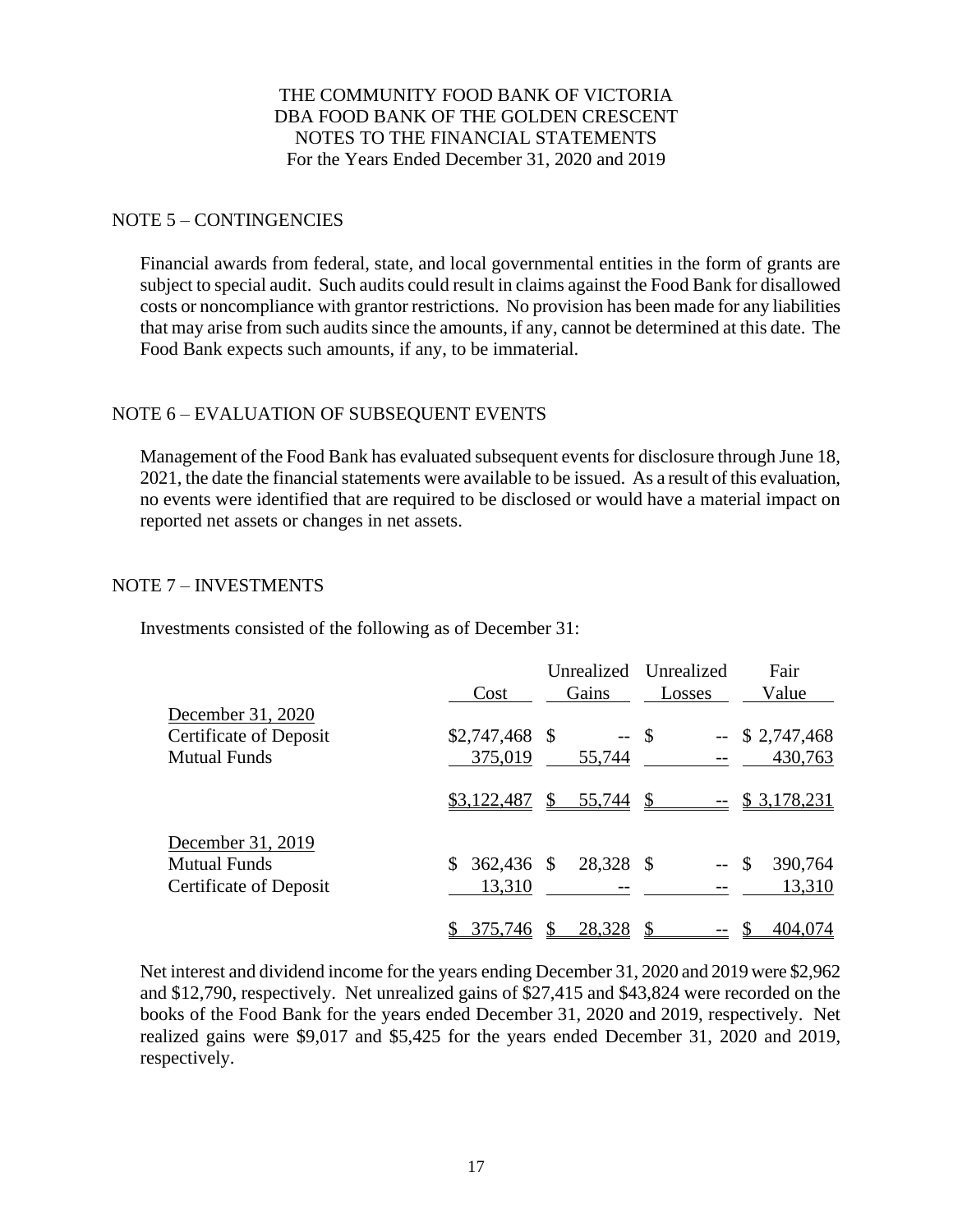#### NOTE 8 – INVENTORY

The majority of food distributed by The Food Bank is received by contributions from the general public and from the U. S. Department of Agriculture (USDA). The estimated value of these contributions is recognized in the financial statements as contribution revenue and food and other supplies or program expenses if distributed during the year. The pounds collected are recorded by The Food Bank staff at the time of receipt based on actual weight. The total value of contributed food for the years ended December 31, 2020 and 2019 is as follows:

|                                                  |         | 2020                    | 2019    |                |  |  |
|--------------------------------------------------|---------|-------------------------|---------|----------------|--|--|
|                                                  | Pounds  | <b>Dollars</b>          | Pounds  | <b>Dollars</b> |  |  |
| Donated inventory:                               |         |                         |         |                |  |  |
| Donated inventory                                | 113,795 | 198,003<br>$\mathbb{S}$ | 128,150 | 207,603<br>\$  |  |  |
| FEMA commodities                                 | 206,462 | 160,118                 |         |                |  |  |
| USDA commodities                                 | 405,320 | 705,257                 | 252,947 | 409,774        |  |  |
|                                                  | 725,577 | \$1,063,378             | 381,097 | 617,377        |  |  |
| Purchased food inventory:<br>Purchased inventory | 131,708 | \$<br>63,532            | 20,880  | \$.<br>19,443  |  |  |
|                                                  | 857,285 | \$1,126,910             | 401.9   | 636,820        |  |  |

#### NOTE 9 – PROPERTY AND EQUIPMENT

Property and equipment consisted of the following as of December 31:

|                                      | 2020            | 2019            |
|--------------------------------------|-----------------|-----------------|
| Building (E Rio Grande)              | \$<br>1,022,139 | \$<br>1,012,709 |
| Land (E Rio Grande)                  | 22,064          | 22,064          |
| Equipment                            | 993,685         | 841,999         |
| Vehicles                             | 756,312         | 554,072         |
| Construction-in-progress (S Laurent) | 1,567,200       | 1,355,347       |
| Land (S Laurent)                     | 245,792         | 245,792         |
|                                      | 4,607,192       | 4,031,983       |
| Less: Accumulated depreciation       | (1,480,562)     | (1,328,145)     |
| Property and equipment, net          | 3,126,630       | 2,703,838       |

Depreciation expense for the years ended December 31, 2020 and 2019 totaled \$184,214 and \$164,187, respectively.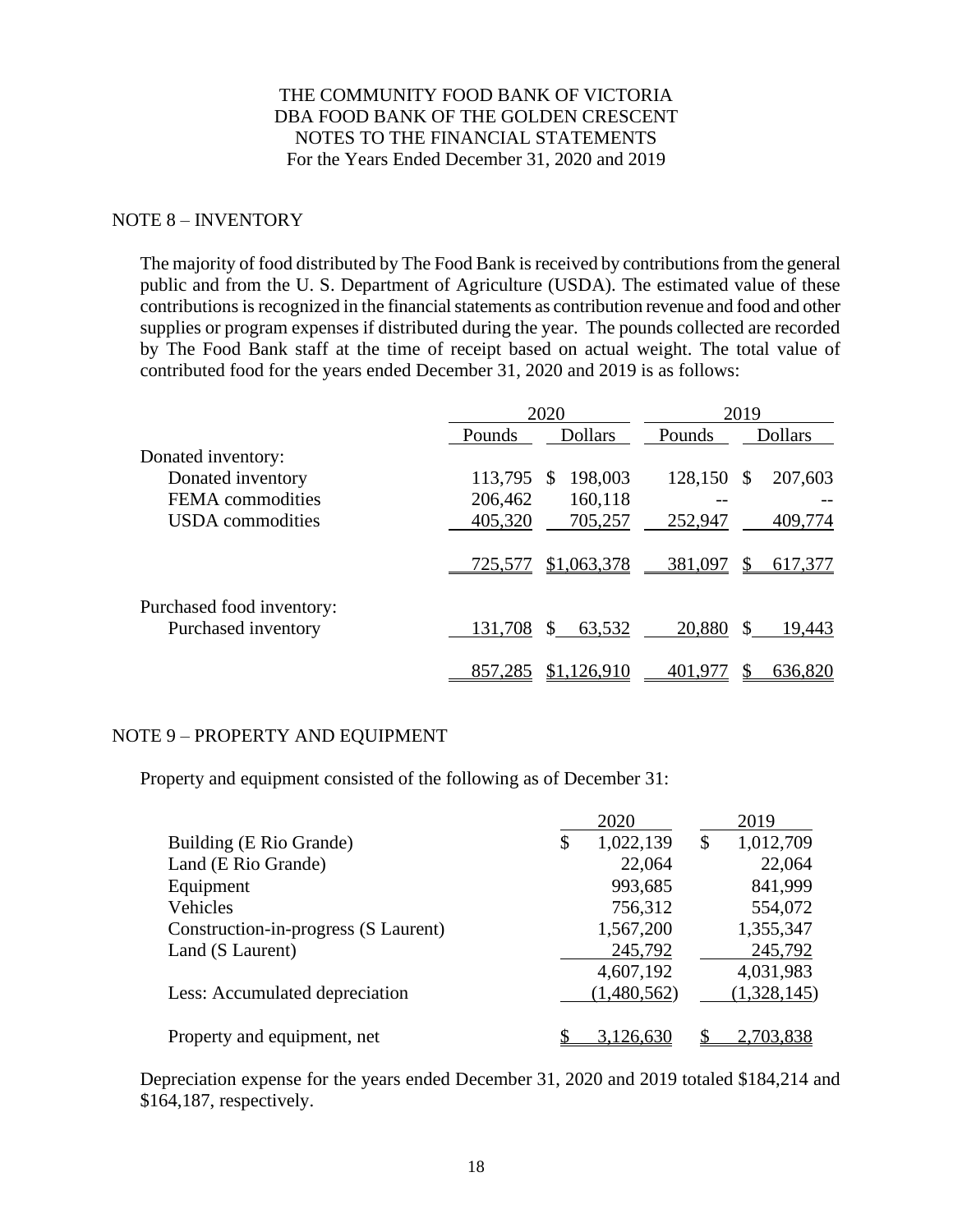### NOTE 9 – PROPERTY AND EQUIPMENT (continued)

In February 2019, the Food Bank purchased land and a building in the amount of \$245,792 and \$1,119,453, respectively. The remodeling and renovating of the new building have amounted to an additional \$447,747 as of December 31, 2020. These assets are not depreciable until the Food Bank moves into the new location.

### NOTE 10 – PAYCHECK PROTECTION PROGRAM (PPP) LOAN

On April 15, 2020, the Food Bank received a PPP loan as established by the Coronavirus Aid, Relief and Economic Security Act (CARES Act) and facilitated by the Small Business Administrative (SBA), which provides for loans to qualifying entities for amounts up to 2.5 times the average monthly payroll expenses for the qualifying entity. The specific terms of the notes are that there will be monthly payments \$11,784 beginning November 15, 2020 at an annual rate of 1.00%. The loan matures April 15, 2022.

Under the terms of the PPP, certain amounts of the loan may be forgiven if the funds are utilized for allowed expenses. The Food Bank applied for forgiveness in April 2021 and expected all amounts to be forgiven. On June 9, 2021, the total loan amount of \$209,400 was forgiven.

### NOTE 11 – LINE OF CREDIT PAYABLE

The Food Bank holds a revolving line of credit for amounts up to \$250,000 with Prosperity Bank, to support Food Bank's operations. The line of credit held a zero balance at December 31, 2020 and 2019. No funds were disbursed to the Food Bank from the line in 2020 or 2019.

#### NOTE 12 – CONCENTRATIONS

The Food Bank receives a large portion of its food supplies from the U.S. Department of Agriculture via the Emergency Food Assistance Programs (TEFAP). For the years ending December 31, 2020 and 2019, these commodities comprised approximately 39% and 42%, respectively, of the total value of all donated food received. A grant to reimburse administrative costs with the U.S. Department of Agriculture provided approximately 100% of the assistance necessary to fund the administrative operations of the Food Bank for the years ending December 31, 2020 and 2019.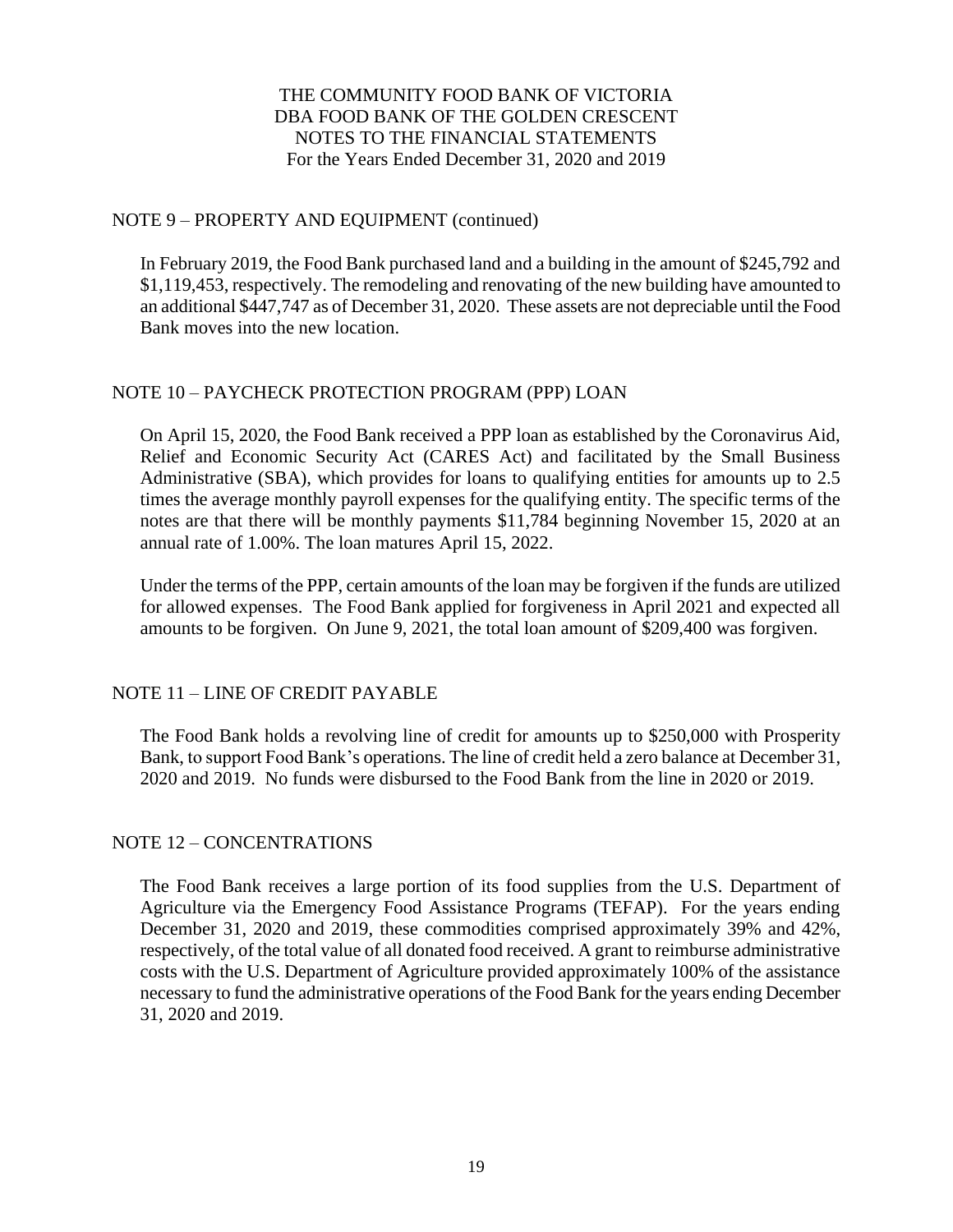### NOTE 13 – RETIREMENT PLAN

The Food Bank offers a 403(b) retirement plan available to all full-time employees once they have completed 90 days of employment. Those employees who are eligible to participate may contribute an elected percentage not to exceed 10% or a set amount withheld from their payroll check every pay period. The Food Bank will match 100% of the employee's contribution each pay period up to the budgeted amount for the year. Each employee is 100% vested in the Food Bank's match. Contributions made on behalf of employees totaled \$24,990 and \$28,136 for the years ending December 31, 2020 and 2019, respectively.

#### NOTE 14 – NET ASSETS WITH DONOR RESTRICTIONS

Net assets with donor restrictions as of December 31 were available for the following purposes:

| Specific Purpose                         | 2020 |           | 2019 |         |
|------------------------------------------|------|-----------|------|---------|
| USDA commodities for distribution        | \$   | 705,257   | \$   | 409,774 |
| Capital expansion                        |      | 827,541   |      |         |
| Disaster relief – COVID-19               |      | 152,223   |      |         |
| Transportation and food purchases        |      | 96,234    |      | 173,953 |
| Backpack program                         |      | 69,634    |      | 132,045 |
| Agencies                                 |      | 59,870    |      |         |
| Operation training                       |      | 1,675     |      |         |
| Food pantry                              |      |           |      | 15,223  |
| Total net assets with donor restrictions |      | 1,912,434 |      | 730,995 |

Net assets were released from donor restrictions by incurring expenses satisfying the purpose or time restrictions specified by donors as follows:

| Specific Purpose                           | 2020 |           | 2019            |
|--------------------------------------------|------|-----------|-----------------|
| USDA commodities for distribution          | \$   | 4,835,765 | \$<br>3,826,789 |
| Disaster relief – TDEM                     |      | 970,524   |                 |
| Disaster relief – COVID-19                 |      | 964,865   |                 |
| Transportation and food purchases          |      | 166,248   | 79,866          |
| Kids Backpack program                      |      | 148,451   | 113,608         |
| Capital expansion                          |      | 62,170    | 30,376          |
| Asset purchases                            |      | 35,229    | 2,524           |
| Food pantry                                |      | 15,223    |                 |
| Agencies                                   |      | 12,352    |                 |
| Hurricane Harvey relief fund               |      |           | 1,752,253       |
| Farmers market                             |      |           | 7,500           |
| Total net assets released from restriction |      | 7,210,827 | 5,812,916       |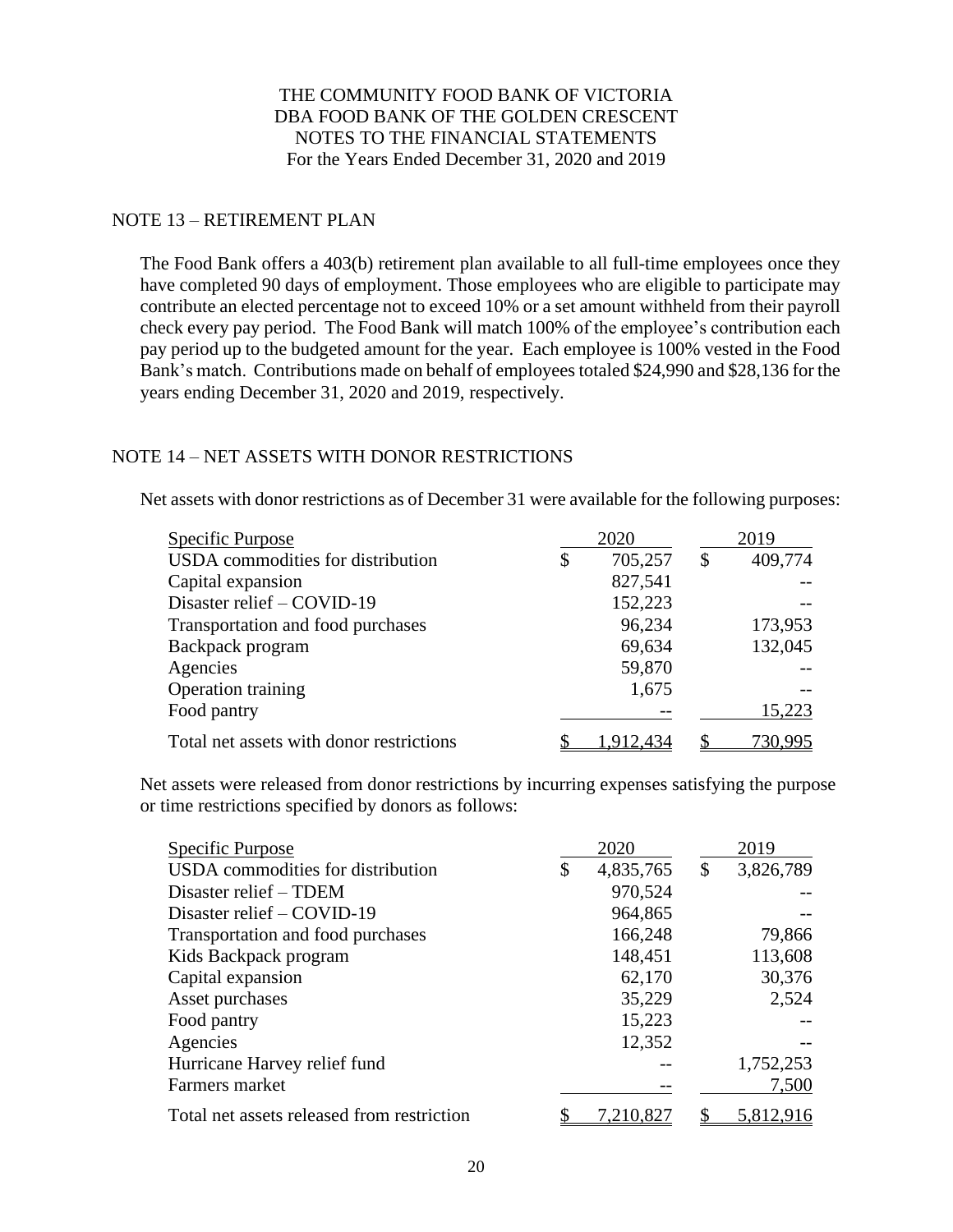### NOTE 15 – OPERATING LEASES

The Food Bank has non-cancelable operating leases, primarily for use of office equipment. This lease generally contains renewal options for various periods and requires the Food Bank to pay costs such as taxes, maintenance, and insurance. Total lease expense for 2020 and 2019 was \$4,077 and \$4,956, respectively.

Future estimated minimum lease payments under operating leases for the equipment that have remaining terms in excess of one year as of December 31, 2020, are:

| Year       |             |
|------------|-------------|
| 2021       | \$<br>2,556 |
| 2022       | 1,736       |
| 2023       | 1,373       |
| 2024       | 1,252       |
| 2025       | 1,252       |
| Thereafter |             |
|            |             |
| Total      |             |

### NOTE 16 – FAIR VALUE MEASUREMENTS

Generally accepted accounting principles require that certain assets and liabilities be reported at fair value and establish a hierarchy that prioritizes inputs used to measure fair value. Fair value is the price that would be received to sell an asset or paid to transfer a liability in an orderly transaction between market participants at the measure date. The three levels of the fair value hierarchy are as follows:

- Level 1 Inputs are unadjusted quoted prices in active markets for identical assets or liabilities that the reporting entity has the ability to access at the reporting date.
- Level  $2$  Inputs are other than quoted prices included in Level 1, which are either directly observable or can be derived from or corroborated by observable market data at the reporting date.
- Level  $3$  Inputs are not observable and are based on the reporting entity's assumptions about the inputs market participants would use in pricing the asset or liability.

Fair value measurements and levels within the fair value hierarchy of those measurements for assets and liabilities reported at fair value on a recurring basis at December 31, 2020 and 2019 are as follows: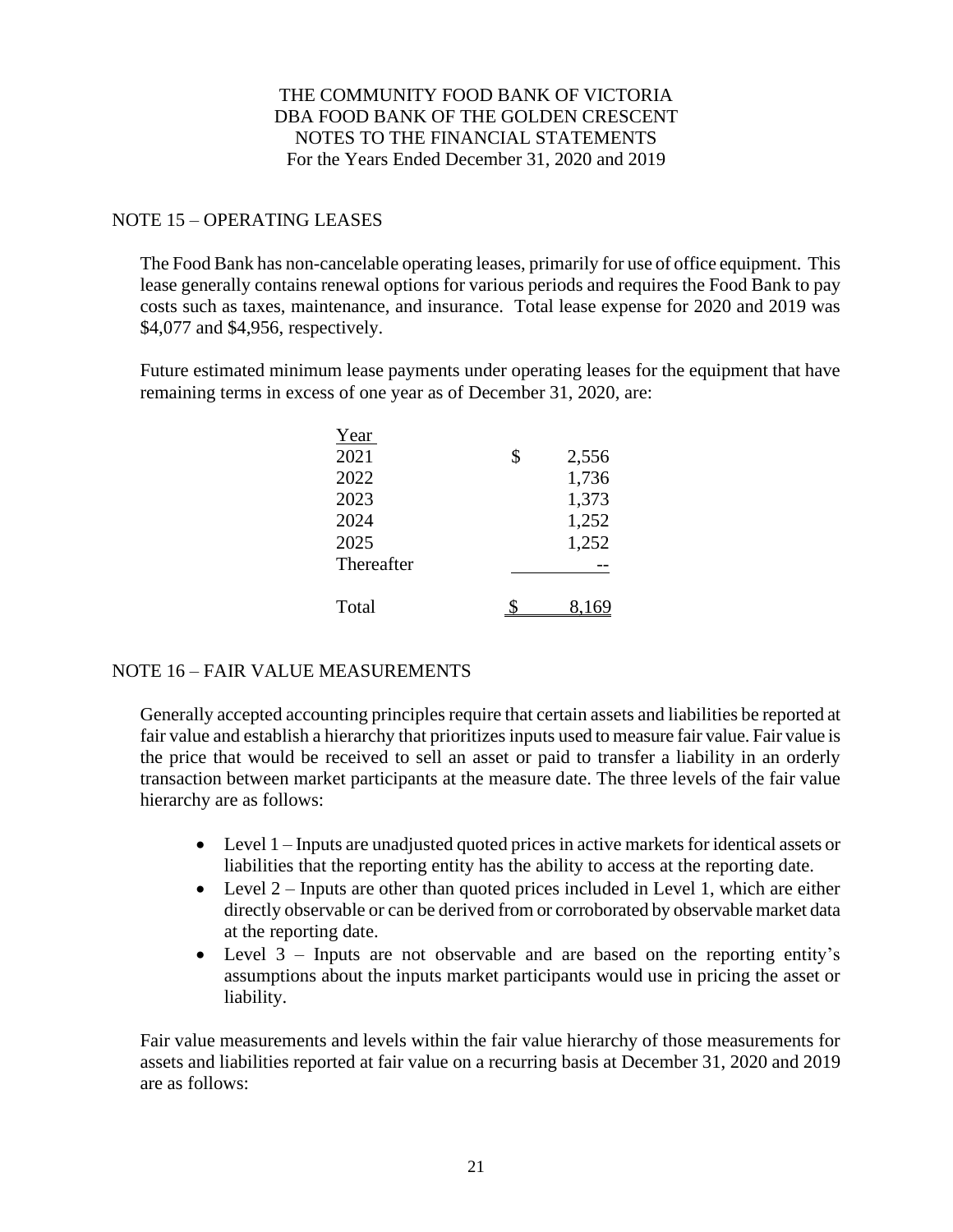#### NOTE 16 – FAIR VALUE MEASUREMENTS (continued)

|                               |               | <b>Fair Value Measurements at Reporting Date Using</b> |               |              |
|-------------------------------|---------------|--------------------------------------------------------|---------------|--------------|
|                               |               | <b>Quoted Prices</b>                                   |               |              |
|                               |               | In Active                                              |               |              |
|                               |               | Markets for                                            | Significant   |              |
|                               |               | Identical                                              | Other         | Significant  |
|                               |               | Assets/                                                | Observable    | Unobservable |
|                               | Fair          | Liabilities                                            | Inputs        | Inputs       |
|                               | Value         | (Level 1)                                              | (Level 2)     | (Level 3)    |
| December 31, 2020             |               |                                                        |               |              |
| <b>Certificate of Deposit</b> | 2,747,468     | 2,747,468<br>$\mathbb{S}^-$                            | \$            | \$           |
| <b>Mutual Funds</b>           | 430,763       | 430,763                                                |               |              |
| Total                         | 3,178,231     | \$3,178,231                                            |               |              |
|                               |               |                                                        |               |              |
| December 31, 2019             |               |                                                        |               |              |
| <b>Mutual Funds</b>           | \$<br>390,764 | \$<br>390,764                                          | $\mathcal{S}$ | \$           |
| <b>Certificate of Deposit</b> | 13,310        | 13,310                                                 |               |              |
| Total                         | 404,074<br>\$ | 404,074<br>S                                           | \$            |              |

To estimate their fair value, the Food Bank uses prices and other relevant information generated by market transactions involving identical or comparable assets or liabilities(market approach).

Valuation methods used for assets measured at fair value on a recurring basis are as follows:

- Mutual funds are valued at the net asset value of shares held at year end. These valuation methods may produce a fair value that may not be indicative of net realizable value of reflective of futures fair values.
- Certificate of deposits are valued at the closing price reported on the active market on which the individual securities are traded.

Furthermore, while the Food Bank believes its valuation methods are appropriate, the use of different methods or assumptions could result in a different fair value measurement at the reporting date. The Food Bank recognizes transfers of assets into and out of levels as of the date an event or change in circumstances causes the transfer. There were no transfers between levels in the years ended December 31, 2020 and 2019.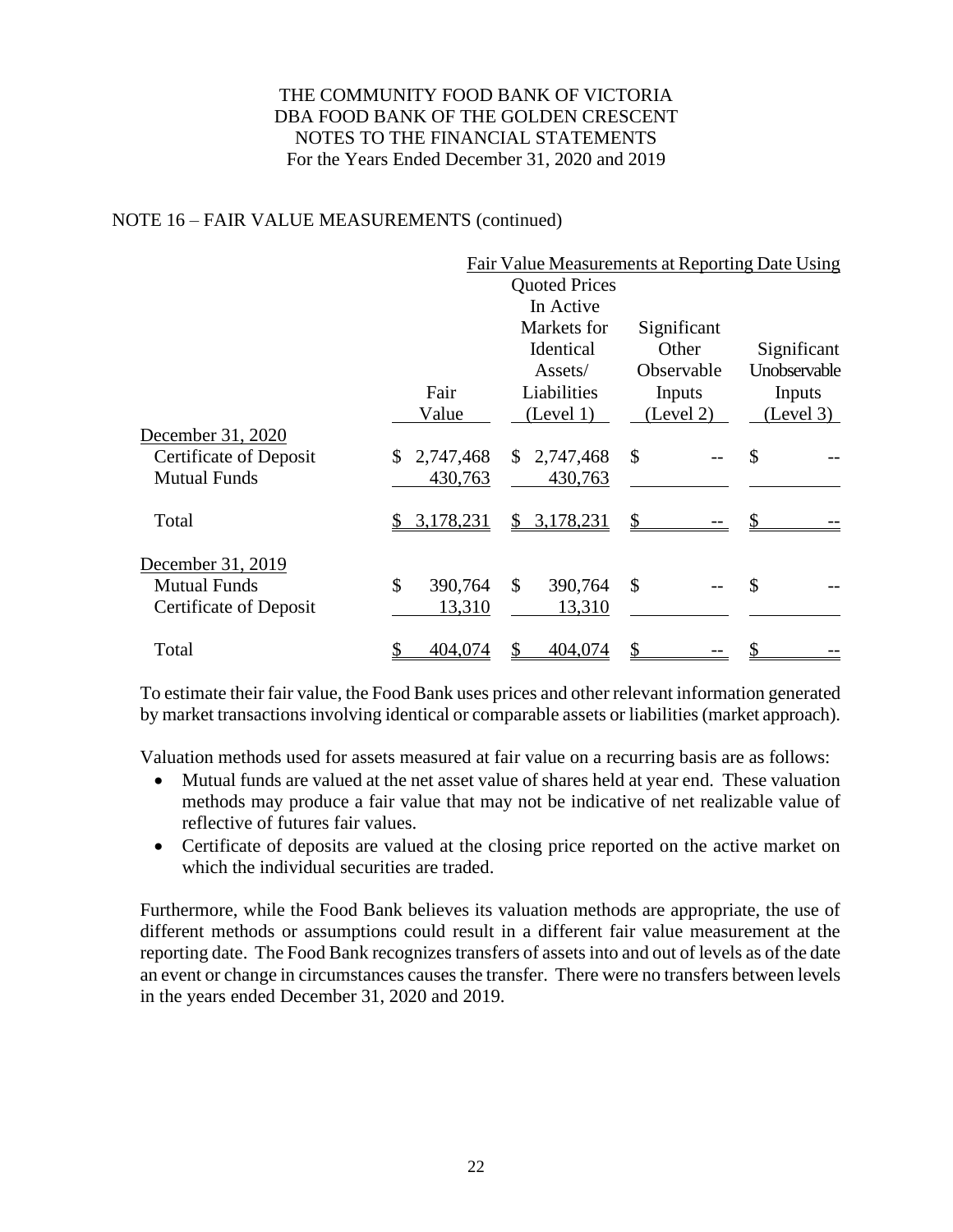### NOTE 17 – RELATED-PARTY TRANSACTIONS

A board member of the Food Bank is an employee of a supermarket chain to which the Food Bank paid \$60,562 to during 2020. In addition, the Food Bank paid out \$500 to each board member for their work during the pandemic year. In total, the Food Bank paid out \$4,500 to the board of directors during 2020.

### NOTE 18 – UNCERTAINTY

As a result of COVID-19, economic uncertainties have arisen which may negatively affect the consolidated financial position, results of operations and cash flows of the Food Bank. The uncertainties include market value fluctuations of investments and potential impact on donor contributions. The duration of these uncertainties and financial effects cannot be reasonably estimated at this time.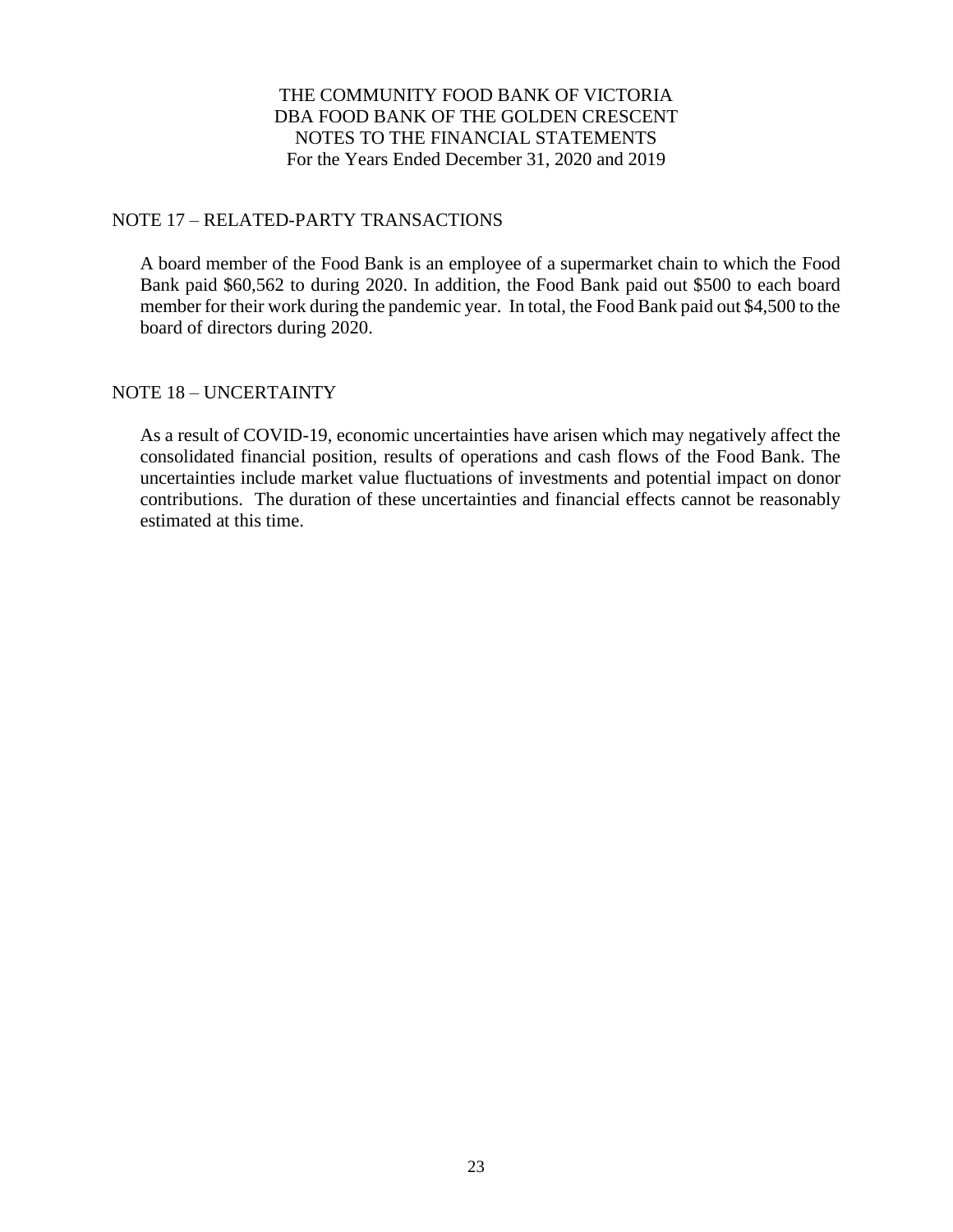| Federal Grantor/                                              | Federal     | Passed Through            | Passed        |             |                      |
|---------------------------------------------------------------|-------------|---------------------------|---------------|-------------|----------------------|
| Pass-Through Grantor/                                         | <b>CFDA</b> | <b>Entity Identifying</b> | Through to    |             | <b>Total Federal</b> |
| Program Title                                                 | Number      | Number                    | Subrecipients | Receipts    | Expenditures         |
| <b>U.S. Department of Agriculture</b>                         |             |                           |               |             |                      |
| Passed Through the:                                           |             |                           |               |             |                      |
| <b>Texas Health and Human Services Commission</b>             |             |                           |               |             |                      |
| The Food Distribution - Cluster                               |             |                           |               |             |                      |
| <b>Texas Department of Agriculture</b>                        |             |                           |               |             |                      |
| <b>Emergency Food Assistance Program</b>                      |             |                           |               |             |                      |
| (Food Commodities)                                            | 10.569      | 04006                     |               | \$5,131,248 | \$<br>4,835,765      |
| Texas Department of Agriculture                               |             |                           |               |             |                      |
| <b>Emergency Food Assistance Program</b>                      |             |                           |               |             |                      |
| (Administrative Costs)                                        | 10.568      | 04006                     |               | 97,602      | 97,602               |
|                                                               |             |                           |               |             |                      |
| COVID-19 - Funds passed through the:                          |             |                           |               |             |                      |
| <b>Texas Department of Agriculture</b>                        |             |                           |               |             |                      |
| <b>Emergency Food Assistance Program</b>                      |             |                           |               |             |                      |
| (Administrative Costs)                                        | 10.568      | 04006                     |               | 29,014      | 29,014               |
| Texas Department of Agriculture                               |             |                           |               |             |                      |
| <b>Emergency Food Assistance Program</b>                      |             |                           |               |             |                      |
| (Administrative Costs)-Disaster                               | 10.568      | 04006                     |               | 142,331     | 142,331              |
| <b>Trade Mitigation Food Purchases</b>                        |             |                           |               |             |                      |
| and Distribution Program                                      |             |                           |               |             |                      |
| (Adminstration Costs)                                         | 10.178      | 04006                     |               | 76,635      | 76,635               |
| <b>Total U.S. Department of Agriculture</b>                   |             |                           |               | 5,476,830   | 5,181,347            |
| <b>U.S. Department of Health and Human Services</b>           |             |                           |               |             |                      |
| Passed Through the:                                           |             |                           |               |             |                      |
| <b>Texas Food Bank Network</b>                                |             |                           |               |             |                      |
| Supplemental Nutrition Assistance Program Education           | N/A         | HHSC-529-15-0081-00001    |               | 65,225      | 65,225               |
| Community Based Outreach & Application Assistance Services    | N/A         | HHSC-529-06-0423-00013    |               | 100,270     | 100,270              |
|                                                               |             |                           |               |             |                      |
| <b>Total U.S. Department of Health and Human Services</b>     |             |                           |               | 165,495     | 165,495              |
| <b>U.S. Department of Housing and Urban Development</b>       |             |                           |               |             |                      |
| Passed Through the:                                           |             |                           |               |             |                      |
| Office of Community Planning and Development                  |             |                           |               |             |                      |
| <b>Community Development Block Grants/Entitlement Grants</b>  |             |                           |               |             |                      |
| City of Victoria, Texas                                       | 14.218      | B-13-MC-48-0510           |               | 10,000      | 10,000               |
| <b>Total U.S. Department of Housing and Urban Development</b> |             |                           |               | 10,000      | 10,000               |
|                                                               |             |                           |               |             |                      |
| <b>U.S. Department of Homeland Security</b>                   |             |                           |               |             |                      |
| Passed Through the:                                           |             |                           |               |             |                      |
| United Way of America                                         |             |                           |               |             |                      |

| Emergency Food and Shelter Program - Victoria County | 97.024 | 842600-005                           | 7,211       | 7,211     |
|------------------------------------------------------|--------|--------------------------------------|-------------|-----------|
| <b>Emergency Food and Shelter Program - CARES</b>    | 97.024 | 842600-005                           | 20,098      | 20,098    |
| Total passed-through United Way of America           |        |                                      | 27,309      | 27,309    |
| COVID-19 - Funds passed through the:                 |        |                                      |             |           |
| Texas Division of Emergency Management (TDEM)        |        |                                      |             |           |
| Disaster Grants-Public Assistance                    |        |                                      |             |           |
| (Presidentally Declared Disaster):                   | 97.036 | C <sub>2</sub> 0 <sub>2</sub> 0-1721 | 1,122,747   | 970,524   |
| Total passed-through TDEM                            |        |                                      | 1,122,747   | 970,524   |
| <b>Total U.S. Department of Homeland Security</b>    |        |                                      | 1,150,056   | 997,833   |
| <b>Total Federal Awards</b>                          |        |                                      | \$6,802,381 | 6,354,675 |

# THE COMMUNITY FOOD BANK OF VICTORIA SCHEDULE OF EXPENDITURES OF FEDERAL AWARDS For the Year Ended December 31, 2020 DBA FOOD BANK OF THE GOLDEN CRESCENT

See accompanying Notes to Schedule of Expenditures of Federal Awards.

24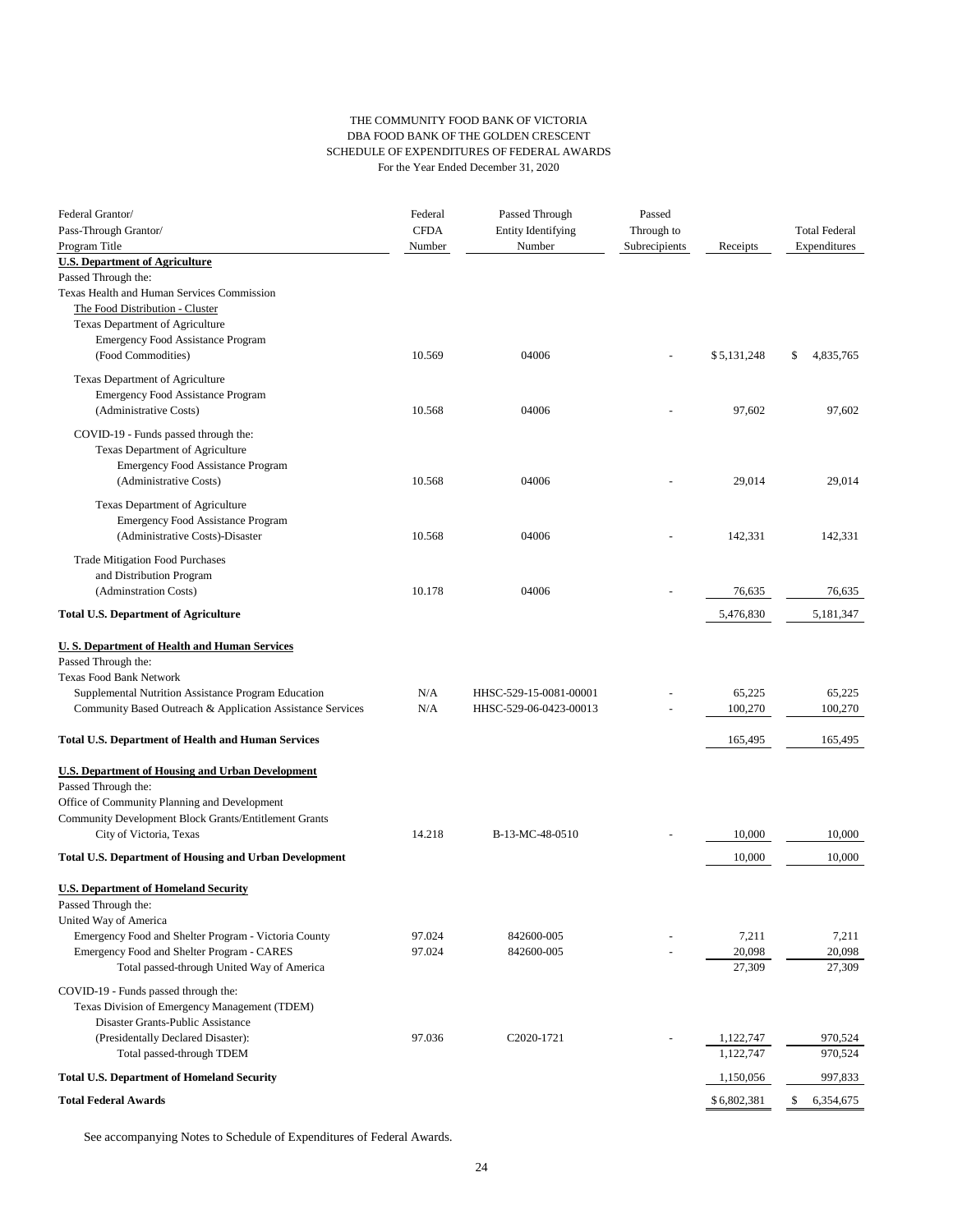### THE COMMUNITY FOOD BANK OF VICTORIA DBA FOOD BANK OF THE GOLDEN CRESCENT NOTES TO SCHEDULE OF EXPENDITURES OF FEDERAL AWARDS For the Year Ended December 31, 2020

#### NOTE 1 – BASIS OF PRESENTATION

The accompanying schedule of expenditures of federal awards (the Schedule) includes the federal grant activity of the Community Food Bank of Victoria under programs of the federal government for the year ended December 31, 2020. The information in this schedule is presented in accordance with the requirements of Title 2 U.S. *Code of Federal Regulations* Part 200, *Uniform Administrative Requirements, Cost Principles, and Audit Requirements for Federal Awards*(Uniform Guidance). Because the Schedule presents only a selected portion of the operations of the Food Bank, it is not intended to and does not present the financial position, changes in net assets, or cash flows of the Food Bank. Therefore, some amounts presented in this Schedule may differ from amounts presented in, or used in the preparation of, the basic financial statements.

#### NOTE 2 – SUMMARY OF SIGNIFICANT ACCOUNTING POLICIES

Expenditures reported on the Schedule are reported on the accrual basis of accounting. Such expenditures are recognized following the cost principles contained in the Uniform Guidance, wherein certain types of expenditures are not allowable or are limited as to reimbursement. Pass-through entity indentifying numbers are presented where available.

### NOTE 3 – INDIRECT COST RATE

The Food Bank has not elected to use the 10 percent de minimis indirect cost rate as allowed under the Uniform Guidance.

#### NOTE 4 – FOOD DONATION

Non-monetary assistance is reported in the Schedule at the fair market value of the commodities received and disbursed. As of December 31, 2020, the Food Bank had \$705,257 of USDA commodities in inventory.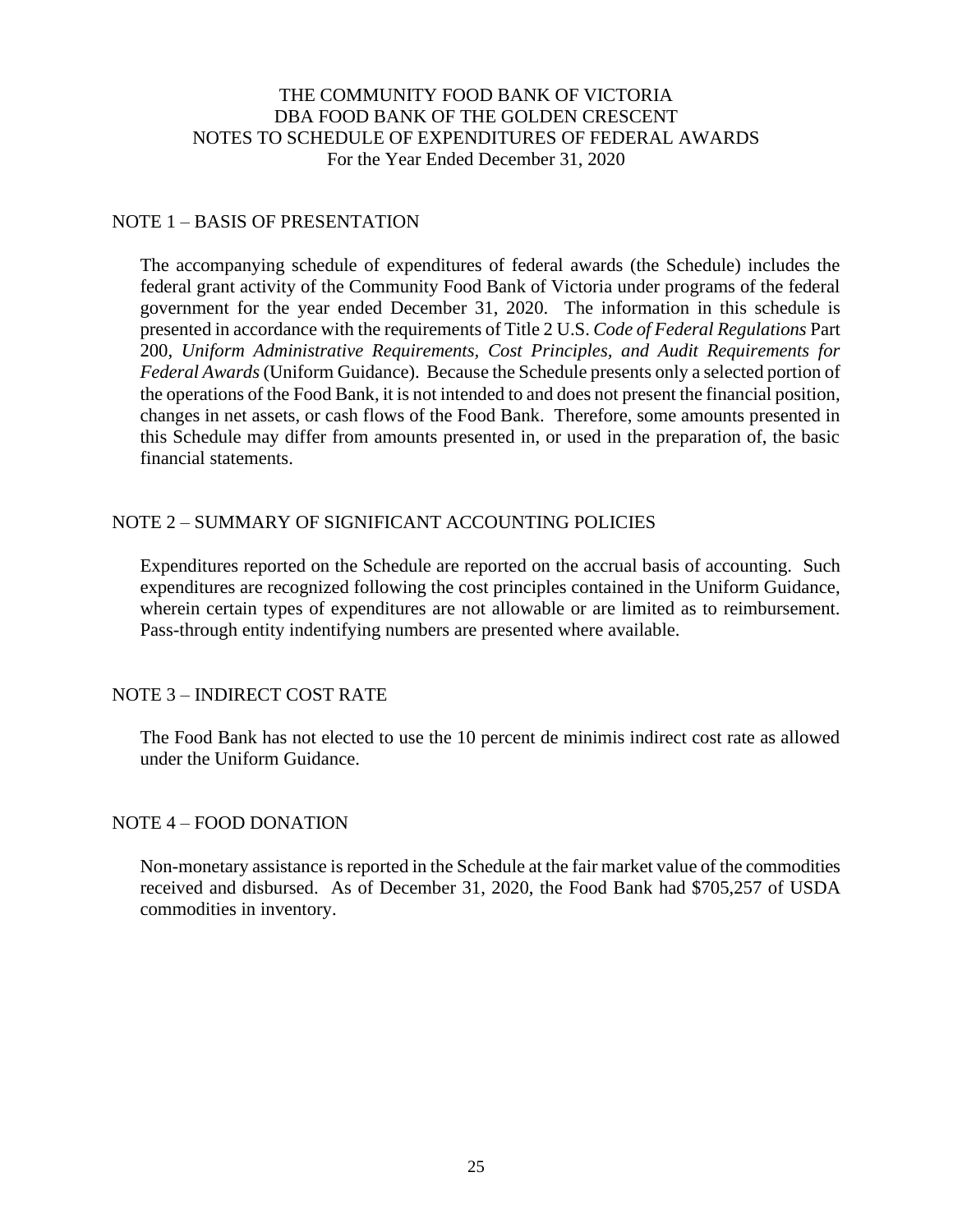

A Public Accounting Firm Fax 361-991-1655 5430 Holly Road, Suite 1 Corpus Christi, Texas 78411 Phone 361-991-1650

### INDEPENDENT AUDITORS' REPORT ON INTERNAL CONTROL OVER FINANCIAL REPORTING AND ON COMPLIANCE AND OTHER MATTERS BASED ON AN AUDIT OF FINANCIAL STATEMENTS PERFORMED IN ACCORDANCE WITH *GOVERNMENT AUDITING STANDARDS*

To the Board of Directors The Community Food Bank of Victoria dba Food Bank of the Golden Crescent Victoria, Texas

We have audited, in accordance with the auditing standards generally accepted in the United States of America and the standards applicable to financial audits contained in *Government Auditing Standards* issued by the Comptroller General of the United States, the financial statements of the Community Food Bank of Victoria (Food Bank), which comprise the statements of financial position as of December 31, 2020, and the related statements of activities, functional expenses and cash flows for the year then ended, and the related notes to the financial statements, and have issued our report thereon dated June 18, 2021.

### **Internal Control Over Financial Reporting**

In planning and performing our audit of the financial statements, we considered the Food Bank's internal control over financial reporting (internal control) to determine the audit procedures that are appropriate in the circumstances for the purpose of expressing our opinion on the financial statements, but not for the purpose of expressing an opinion on the effectiveness of the Food Bank's internal control. Accordingly, we do not express an opinion on the effectiveness of the Food Bank's internal control.

A *deficiency in internal control* exists when the design or operation of a control does not allow management or employees, in the normal course of performing their assigned functions, to prevent, or detect and correct, misstatements on a timely basis. A *material weakness* is a deficiency, or a combination of deficiencies, in internal control, such that there is a reasonable possibility that a material misstatement of the entity's financial statements will not be prevented, or detected and corrected on a timely basis. A *significant deficiency* is a deficiency, or a combination of deficiencies, in internal control that is less severe than a material weakness, yet important enough to merit attention by those charged with governance.

Our consideration of internal control was for the limited purpose described in the first paragraph of this section and was not designed to identify all deficiencies in internal control that might be material weaknesses or significant deficiencies. Given these limitations, during our audit we did not identify any deficiencies in internal control that we consider to be material weaknesses. However, material weaknesses may exist that have not been identified.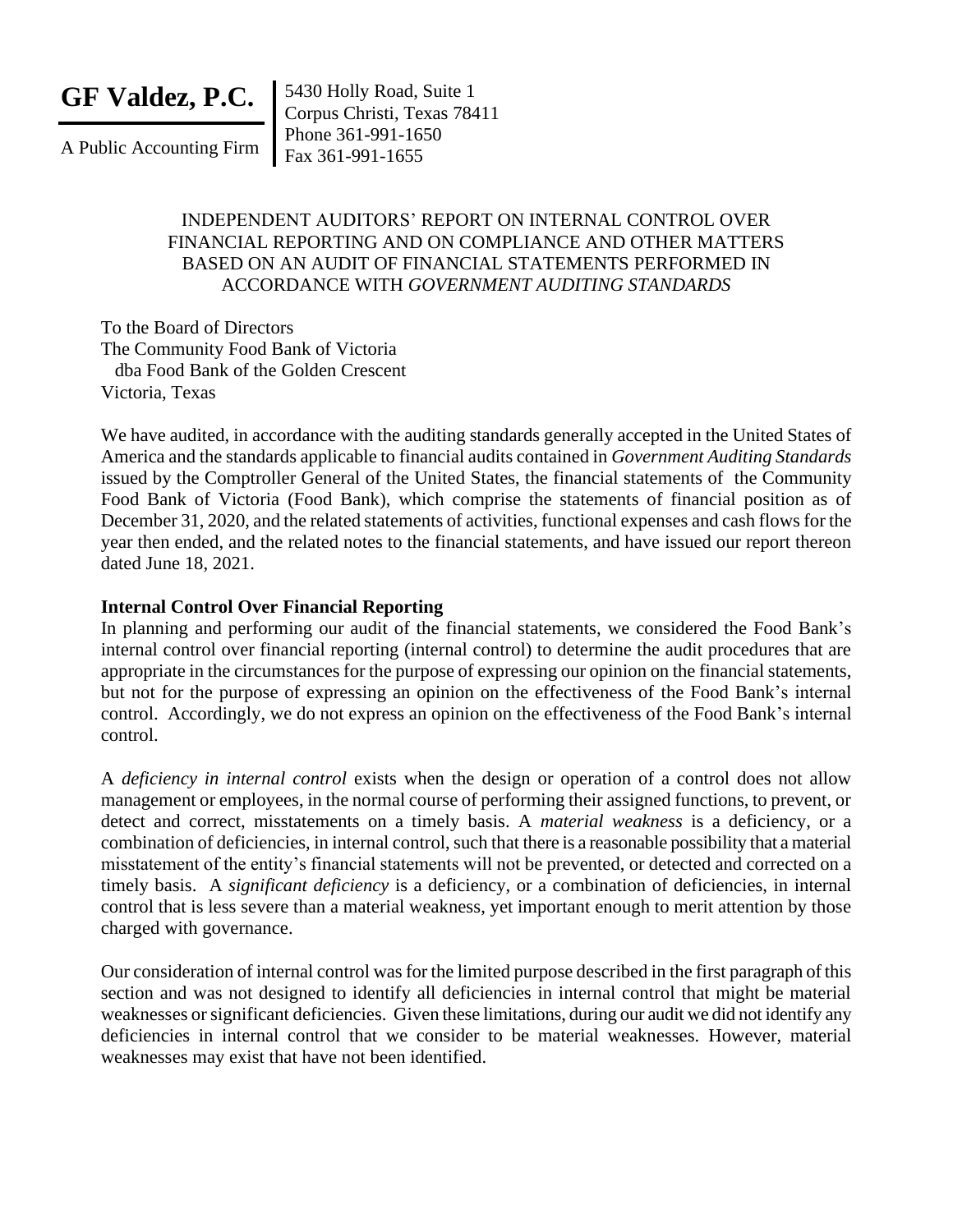

A Public Accounting Firm Fax 361-991-1655

5430 Holly Road, Suite 1 Corpus Christi, Texas 78411 Phone 361-991-1650

### **Compliance and Other Matters**

As part of obtaining reasonable assurance about whether the Food Bank's financial statements are free from material misstatement, we performed tests of its compliance with certain provisions of laws, regulations, contracts, and grant agreements, noncompliance with which could have a direct and material effect on the determination of financial statement amounts. However, providing an opinion on compliance with those provisions was not an objective of our audit, and accordingly, we do not express such an opinion. The results of our tests disclosed no instances of noncompliance or other matters that are required to be reported under *Government Auditing Standards*.

#### **Purpose of this Report**

The purpose of this report is solely to describe the scope of our testing of internal control and compliance and the results of that testing, and not to provide an opinion on the effectiveness of the organization's internal control or on compliance. This report is an integral part of an audit performed in accordance with *Government Auditing Standards*in considering the organization's internal control and compliance. Accordingly, this communication is not suitable for any other purpose.

pt Valdey, P.C.

June 18, 2021 Corpus Christi, Texas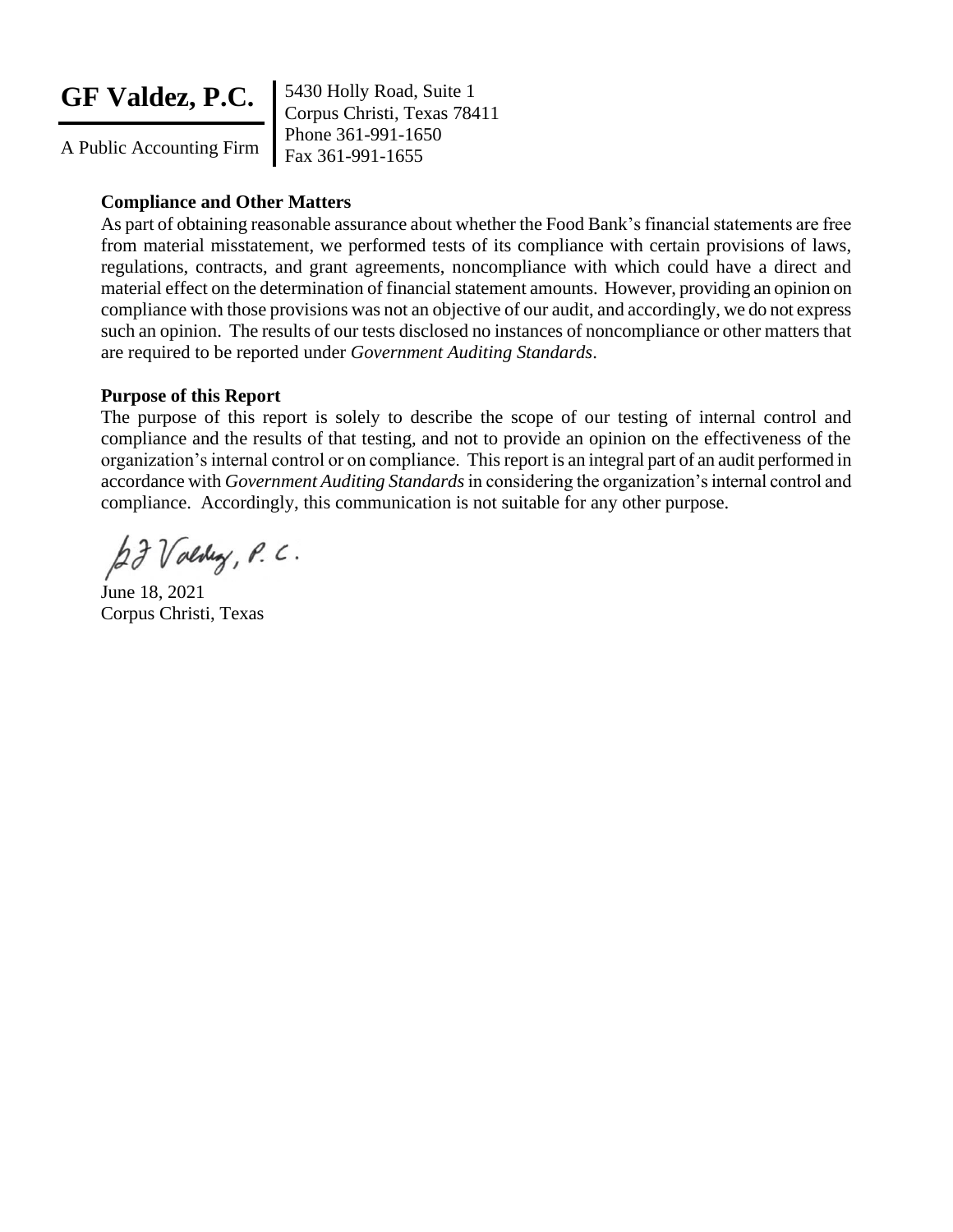**GF Valdez, P.C.**

A Public Accounting Firm

5430 Holly Road, Suite 1 Corpus Christi, Texas 78411 Phone 361-991-1650 Fax 361-991-1655

### INDEPENDENT AUDITORS' REPORT ON COMPLIANCE FOR EACH MAJOR PROGRAM AND ON INTERNAL CONTROL OVER COMPLIANCE REQUIRED BY THE UNIFORM GUIDANCE

To the Board of Directors The Community Food Bank of Victoria dba Food Bank of the Golden Crescent Victoria, Texas

#### **Report on Compliance for Each Major Federal Program**

We have audited the Community Food Bank of Victoria's (Food Bank) compliance with the types of compliance requirements described in the *OMB Compliance Supplement* that could have a direct and material effect on each of the Food Bank's major federal programs for the year ended December 31, 2020. The Food Bank's major federal programs are identified in the summary of auditor's results section of the accompanying schedule of findings and questioned costs.

### **Management's Responsibility**

Management is responsible for compliance with the requirements of laws, regulations, contracts, and grants applicable to its federal programs.

#### **Auditor's Responsibility**

Our responsibility is to express an opinion on compliance for each of the Food Bank's major federal programs based on our audit of the types of compliance requirements referred to above. We conducted our audit of compliance in accordance with auditing standards generally accepted in the United States of America; the standards applicable to financial audits contained in *Government Auditing Standards*, issued by the Comptroller General of the United States; and Title 2 U.S. *Code of Federal Regulations* Part 200, *Uniform Administrative Requirements, Cost Principles, and Audit Requirements for Federal Awards* (Uniform Guidance). Those standards and the Uniform Guidance require that we plan and perform the audit to obtain reasonable assurance about whether noncompliance with the types of compliance requirements referred to above that could have a direct and material effect on a major federal program occurred. An audit includes examining, on a test basis, evidence about the Food Bank's compliance with those requirements and performing such other procedures as we considered necessary in the circumstances.

We believe that our audit provides a reasonable basis for our opinion on compliance for each major federal program. However, our audit does not provide a legal determination of the Food Bank's compliance.

#### **Opinion on Each Major Federal Program**

In our opinion, the Food Bank's complied, in all material respects, with the types of compliance requirements referred to above that could have a direct and material effect on each of its major federal programs for the year ended December 31, 2020.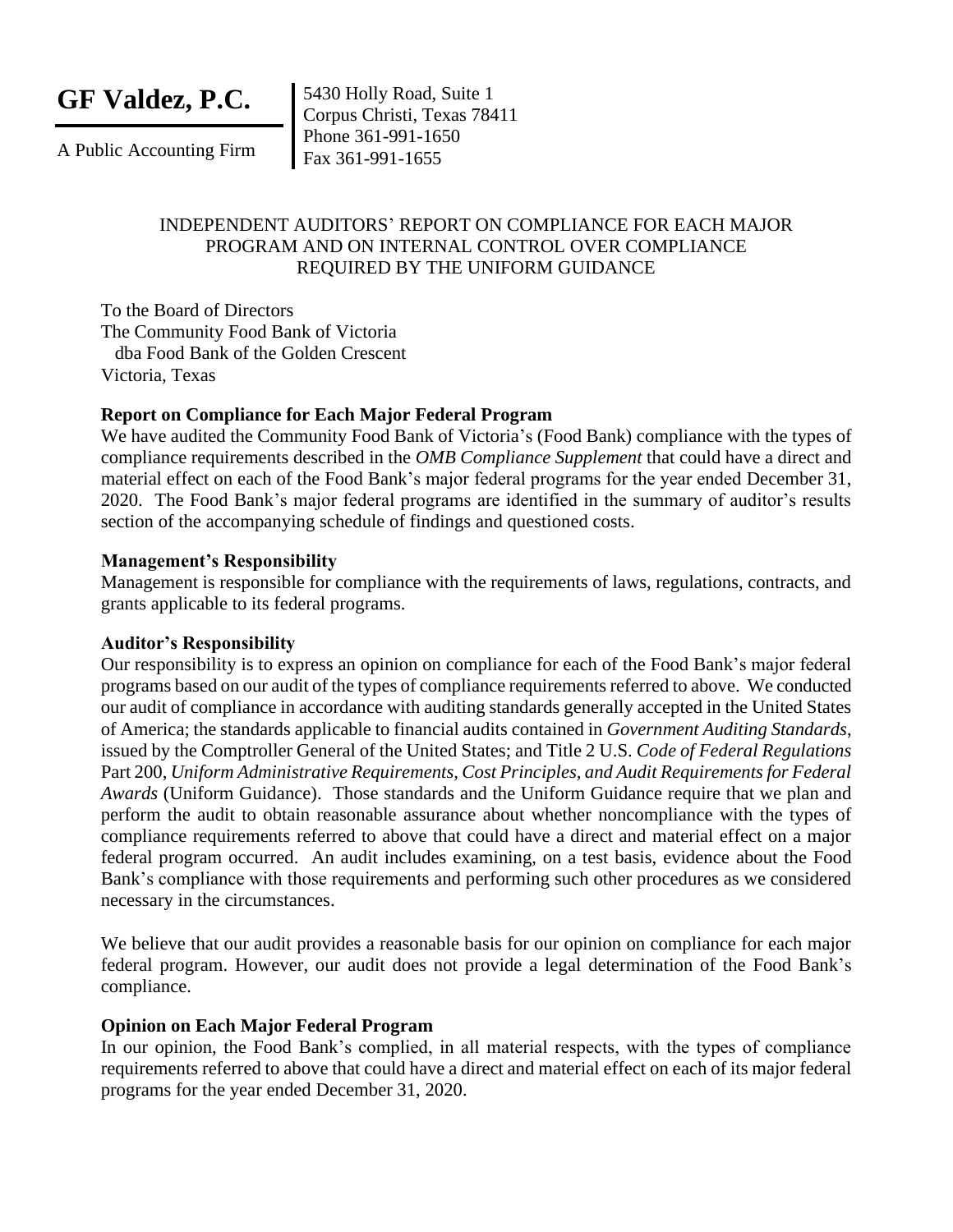# **GF Valdez, P.C.**

A Public Accounting Firm

5430 Holly Road, Suite 1 Corpus Christi, Texas 78411 Phone 361-991-1650 Fax 361-991-1655

### **Report on Internal Control Over Compliance**

Management of the Food Bank is responsible for establishing and maintaining effective internal control over compliance with the types of compliance requirements referred to above. In planning and performing our audit of compliance, we considered the Food Bank's internal control over compliance with the types of requirements that could have a direct and material effect on each major federal program to determine the auditing procedures that are appropriate in the circumstances for the purpose of expressing an opinion on compliance for each major federal program and to test and report on internal control over compliance in accordance with Uniform Guidance, but not for the purpose of expressing an opinion on the effectiveness of internal control over compliance. Accordingly, we do not express an opinion on the effectiveness of the Food Bank's internal control over compliance.

A *deficiency in internal control over compliance* exists when the design or operation of a control over compliance does not allow management or employees, in the normal course of performing their assigned functions, to prevent, or detect and correct, noncompliance with a type of compliance requirement of a federal program on a timely basis. A *material weakness in internal control over compliance* is a deficiency, or combination of deficiencies, in internal control over compliance, such that there is a reasonable possibility that material noncompliance with a type of compliance requirement of a federal program will not be prevented, or detected and corrected, on a timely basis. A *significant deficiency in internal control over compliance* is a deficiency, or a combination of deficiencies, in internal control over compliance with a type of compliance requirement of a federal program that is less severe than a material weakness in internal control over compliance, yet important enough to merit attention by those charged with governance.

Our consideration of internal control over compliance was for the limited purpose described in the first paragraph of this section and was not designed to identify all deficiencies in internal control over compliance that might be material weaknesses or significant deficiencies. We did not identify any deficiencies in internal control over compliance that we consider to be material weaknesses. However, material weaknesses may exist that have not been identified.

The purpose of this report on internal control over compliance is solely to describe the scope of our testing of internal control over compliance and the results of that testing based on the requirements of Uniform Guidance. Accordingly, this report is not suitable for any other purpose.

22 Valdey, P.C.

June 18, 2021 Corpus Christi, Texas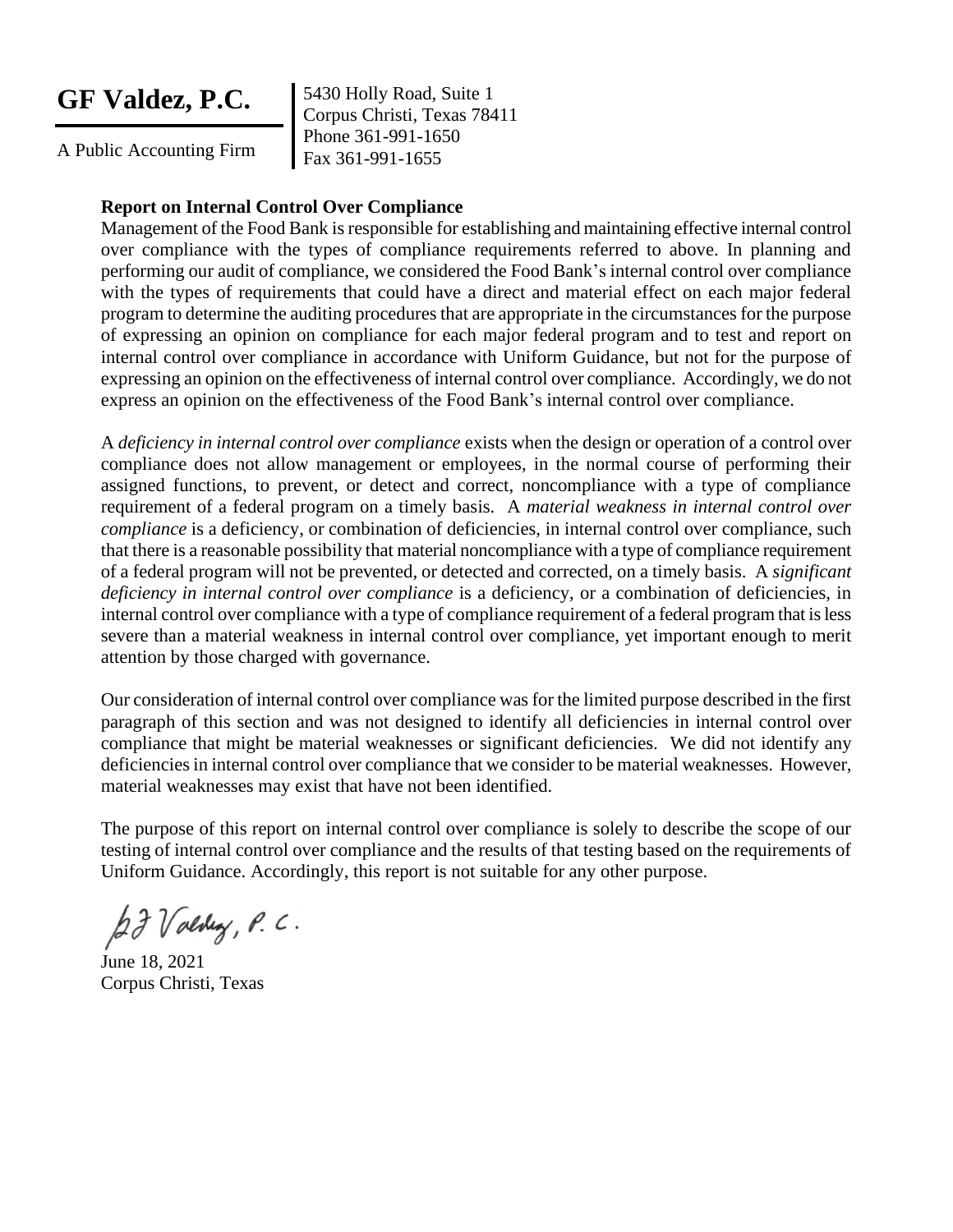# THE COMMUNITY FOOD BANK OF VICTORIA SCHEDULE OF FINDINGS AND QUESTIONED COSTS For the Year Ended December 31, 2020 DBA FOOD BANK OF THE GOLDEN CRESCENT

| A | <b>SUMMARY OF AUDIT RESULTS</b>                                         |            |
|---|-------------------------------------------------------------------------|------------|
|   | <b>Financial Statements</b>                                             |            |
|   | Type of auditor's report issued:                                        | Unmodified |
|   | Internal control over financial reporting:                              |            |
|   | • Material Weakness Identified?                                         | No         |
|   | • Significant Deficiencies identified not considered                    |            |
|   | to be a material weakness?                                              | No         |
|   | Noncompliance material to the financial statements?<br>$\bullet$        | No         |
|   | <b>Federal Awards</b>                                                   |            |
|   | Type of auditor's report issued on compliance for major programs:       | Unmodified |
|   | Internal control over major programs:                                   |            |
|   | • Material Weakness Identified?                                         | No         |
|   | • Significant Deficiencies identified not considered                    |            |
|   | to be a material weakness?                                              | No         |
|   | Any audit findings disclosed that are required to be                    |            |
|   | reported in accordance with the Uniform Guidance,<br>Section $501(a)$ ? | No         |
|   |                                                                         |            |
|   | Identificaiton of major programs:                                       |            |

|   | CFDA #               | Federal Program Title                               |               |
|---|----------------------|-----------------------------------------------------|---------------|
|   |                      | <b>The Food Distribution Cluster -</b>              |               |
|   | 10.569               | <b>Texas Department of Agriculture Emergency</b>    |               |
|   |                      | Food Assistance Program (Food Commodities)          |               |
|   | 10.568               | <b>Texas Department of Agriculture Emergency</b>    |               |
|   |                      | Food Assistance Program (Administrative Costs)      |               |
|   | 97.036               | Texas Division of Emergency Management (TDEM)       |               |
|   |                      | Disaster Grants-Public Assistance                   |               |
|   |                      |                                                     |               |
|   | and Type B programs: | Dollar threshold used to distinguish between Type A | \$<br>750,000 |
|   |                      | Auditee qualified as low-risk auditee?              | Yes           |
| B |                      | FINDINGS RELATED TO FEDERAL AWARDS                  |               |

None